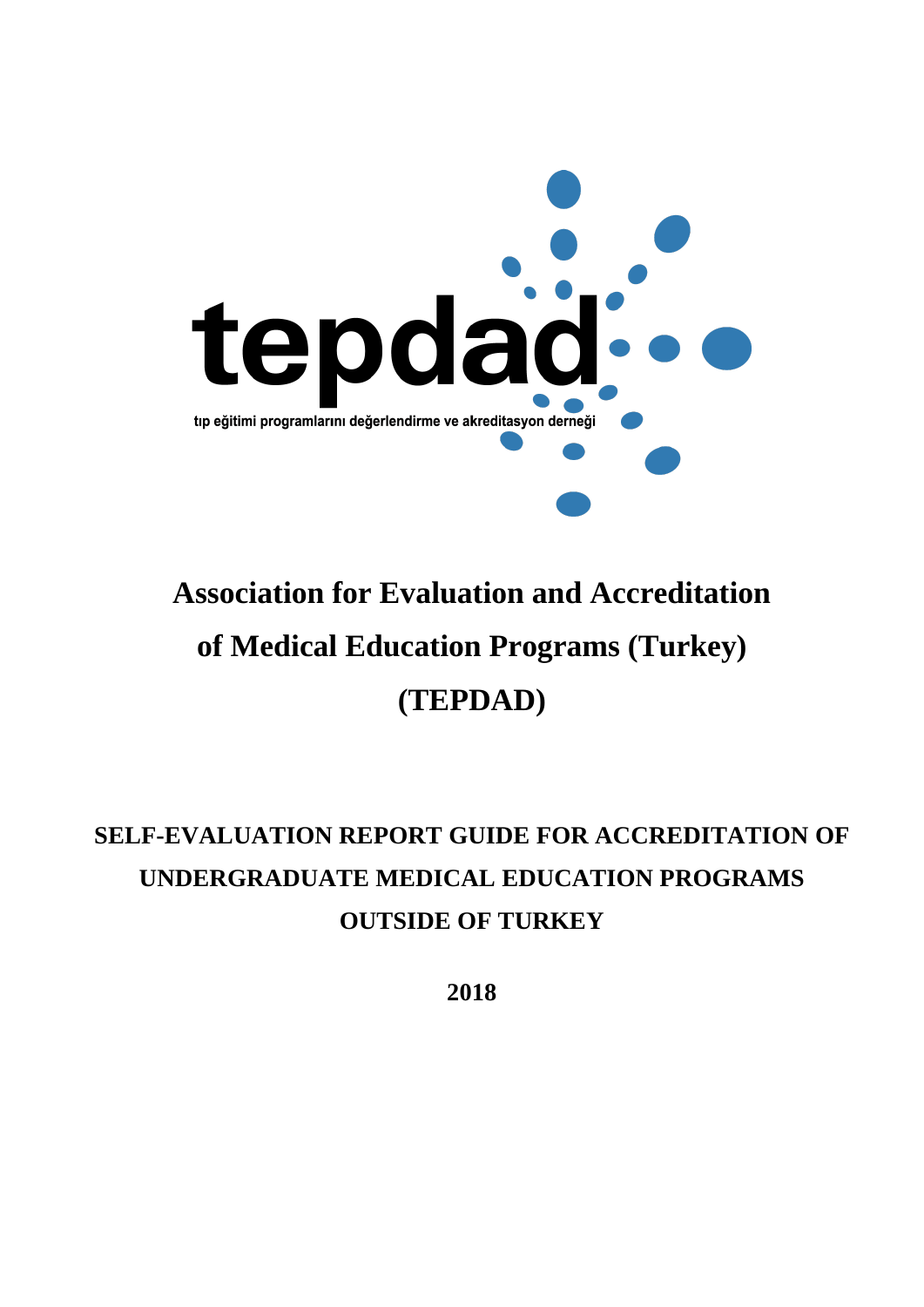TEPDAD® *Self-evaluation Report Guide Version 1.0 For Accreditation of UndergraduateMedical Education Programs Outside of Turkey*

For further information contact

TEPDAD Secretariat Ege Üniversitesi Tıp Fakültesi Tıp Eğitimi Anabilim Dalı 35100 Bornova-İzmir Phone: +90 232 390 18 32

**www.tepdad.org.tr** 

© Copyright March 2018 TEPDAD. All material subject to this copyright may be photocopied for the noncommercial purpose of scientific or educational advancement, with citation.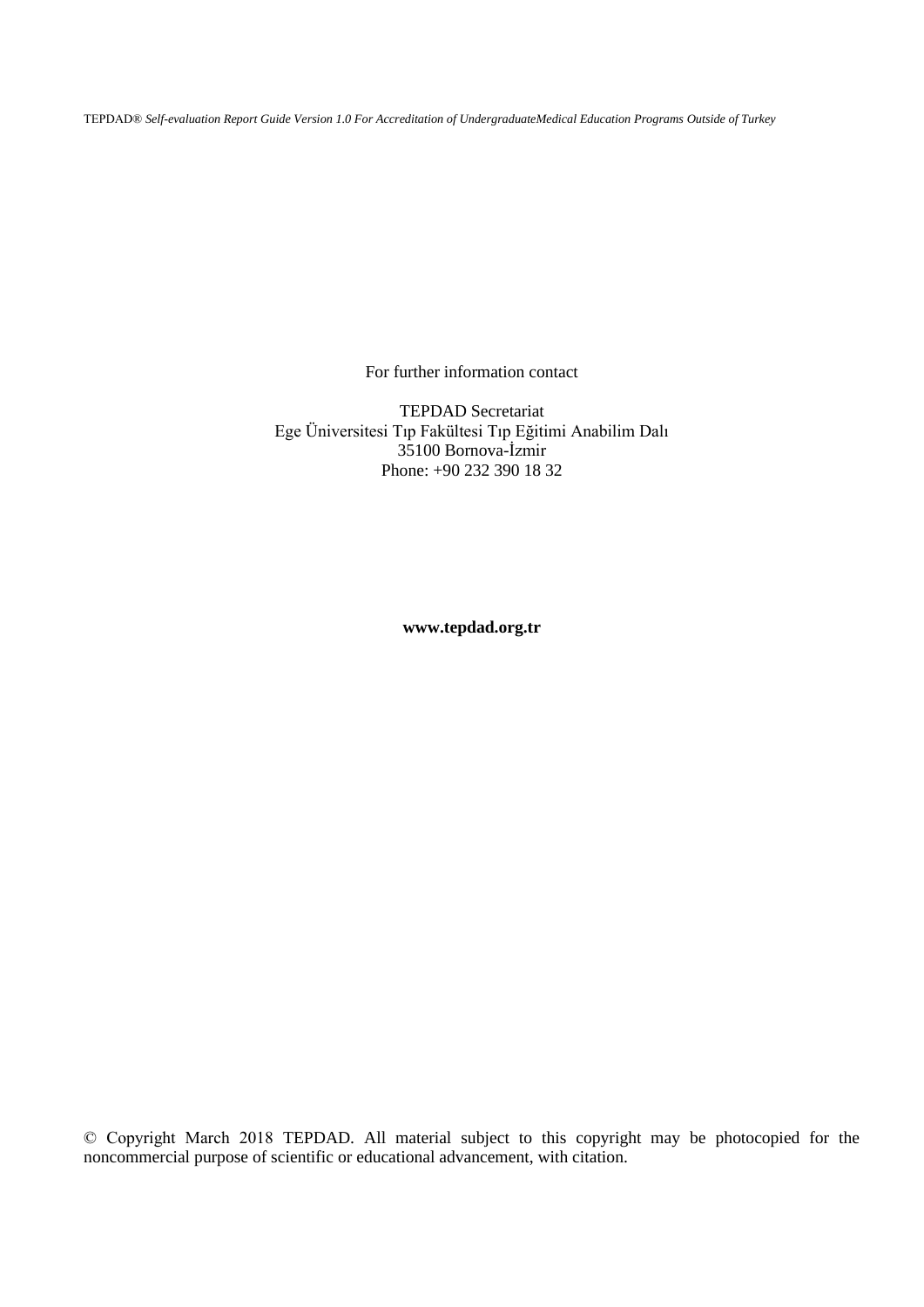# **Contents**

| C- Status of the school in meeting the WFME global standards for basic medical education standards |  |
|----------------------------------------------------------------------------------------------------|--|
|                                                                                                    |  |
| PART II: Use of WFME Global Standards for Basic Medical Education in Preparing Self-evaluation     |  |
|                                                                                                    |  |
|                                                                                                    |  |
|                                                                                                    |  |
|                                                                                                    |  |
| 1.4 PARTICIPATION IN FORMULATION OF MISSION AND OUTCOMES 11                                        |  |
|                                                                                                    |  |
|                                                                                                    |  |
|                                                                                                    |  |
|                                                                                                    |  |
| 2.4 BEHAVIOURAL AND SOCIAL SCIENCES, MEDICAL ETHICS AND JURISPRUDENCE 14                           |  |
|                                                                                                    |  |
|                                                                                                    |  |
|                                                                                                    |  |
| 2.8 LINKAGE WITH MEDICAL PRACTICE AND THE HEALTH SECTOR  17                                        |  |
|                                                                                                    |  |
|                                                                                                    |  |
|                                                                                                    |  |
|                                                                                                    |  |
|                                                                                                    |  |
|                                                                                                    |  |
|                                                                                                    |  |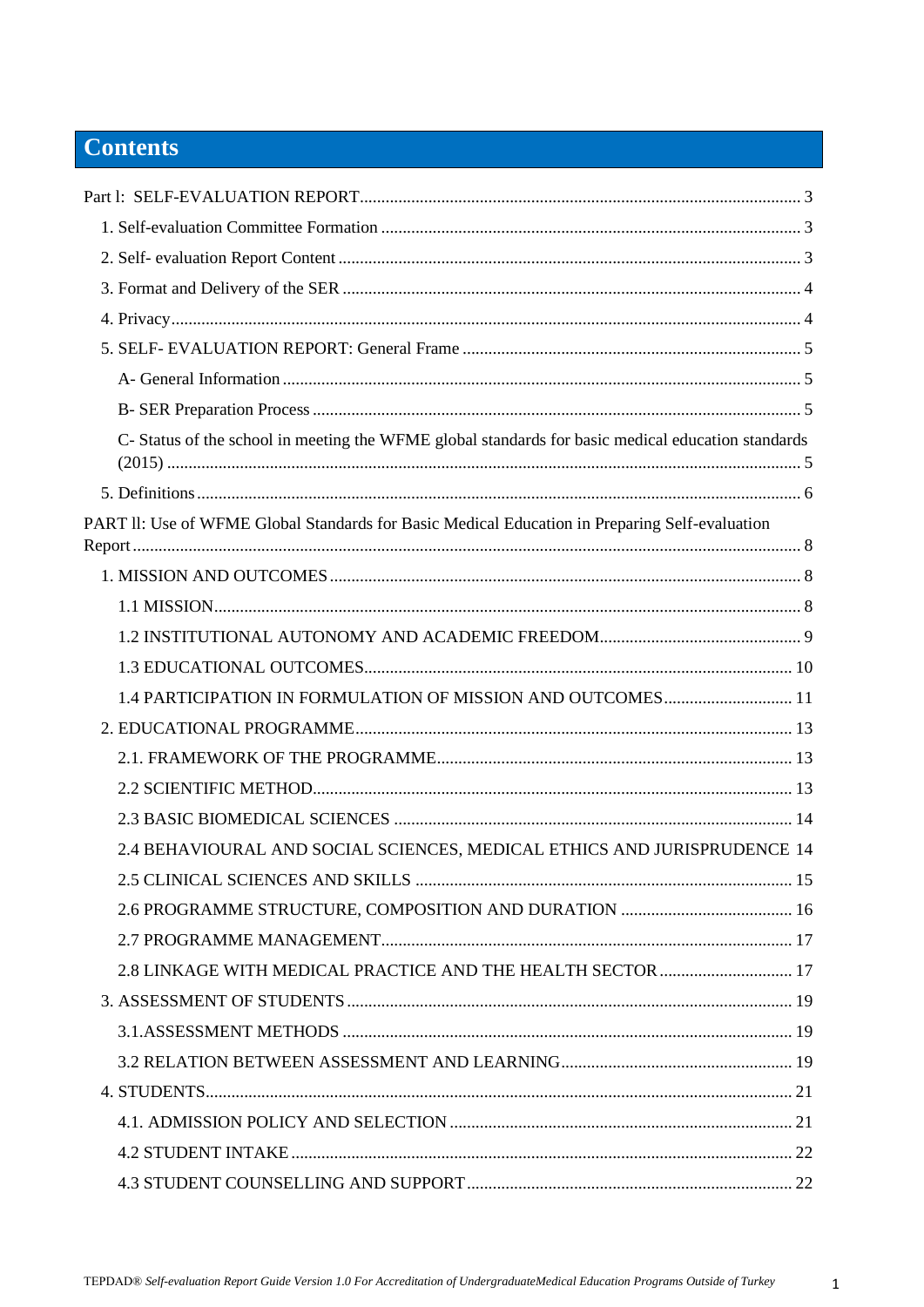| 7.1 MECHANISMS FOR PROGRAMME MONITORING AND EVALUATION 31 |  |
|-----------------------------------------------------------|--|
|                                                           |  |
|                                                           |  |
|                                                           |  |
|                                                           |  |
|                                                           |  |
|                                                           |  |
|                                                           |  |
|                                                           |  |
|                                                           |  |
|                                                           |  |

 $\overline{2}$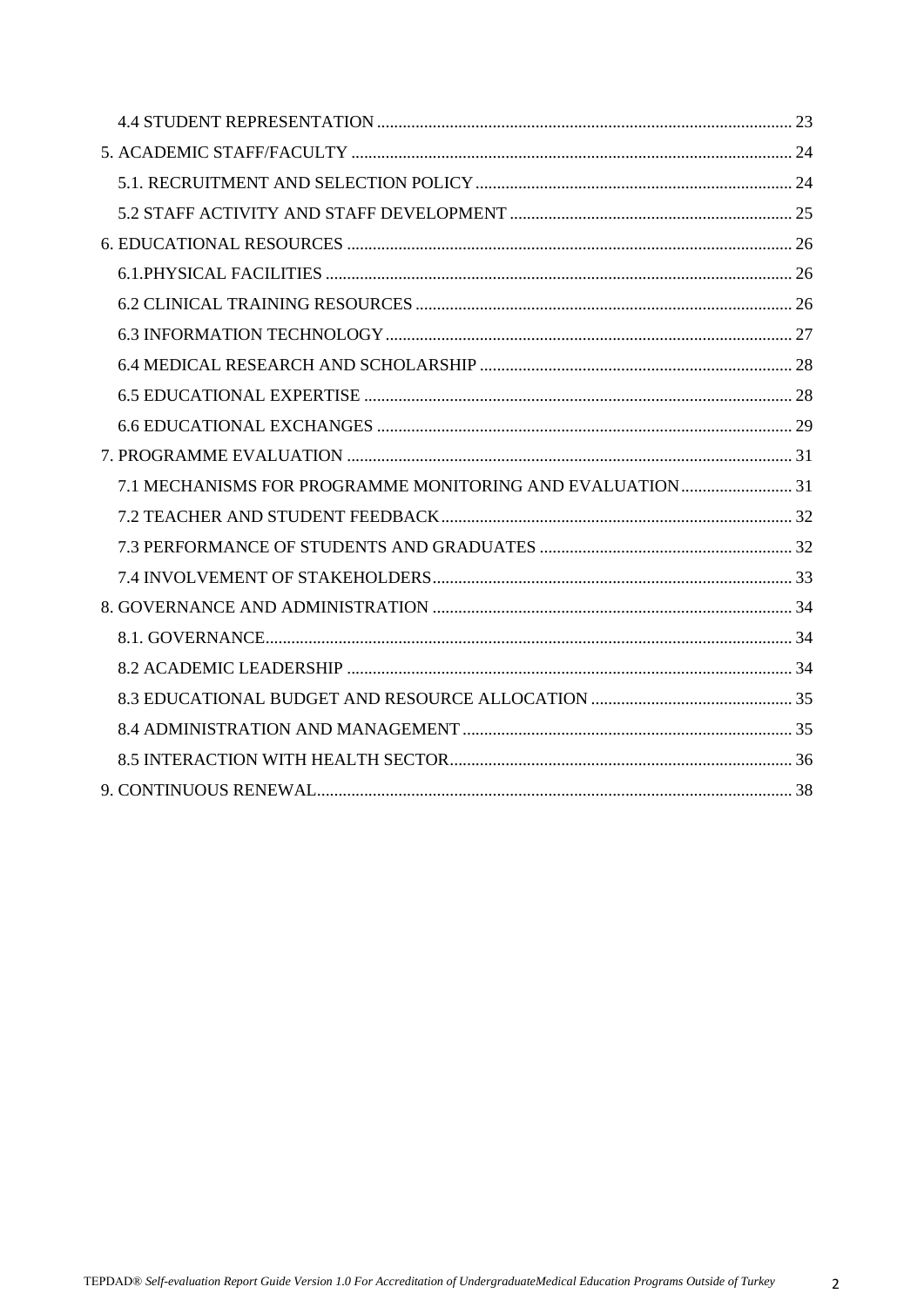# <span id="page-4-0"></span>**Part l: SELF-EVALUATION REPORT**

Self Evaluation Report (SER) is a document providing the TEPDAD and Evaluation Visit Team members with required basic information for evaluation of the applying institution. Institutional self-evaluation and onsite evaluation visits are two basic parts of accreditation process. The SER should reveal strong and weak points of the institution against the World Federation for Medical Education Global Standards for Basic Medical Education and contain information about how and why the standards are met or not. The SER is intended to provide preliminary information about medical schools applying for accreditation before onsite visit evaluation self level of meeting the WFME Standards for Basic Medical Education.

## **1. Self-evaluation Committee Formation**

<span id="page-4-1"></span>The self-evaluation committee should be formed at least with the following composition, but a larger group is recommended.

- 1- Dean/ Vice Dean
- 2- Self-evaluation coordinator (a faculty member experienced in medical education)
- 3- Students: At least 3 students representing preclinical, clinical and internship period.
- 4- A graduate (practitioner/ family physician)

5- Faculty member: At least three faculty members who are experienced in education planning, management and evaluation; preferably from basic, surgical and non surgical clinical science departments and representative of various stages of academic carrier.

- 6- Resident (At least 1 resident in training)
- 7- Administrative staff (Registrar, Student office)

## **2. Self- evaluation Report Content**

<span id="page-4-2"></span>Self- evaluation report is intended to provide information for the evaluation of the faculty quantitatively and qualitatively by TEPDAD. In this report, data introducing the institution and information on the level of meeting the WFME Standards should be included with proper evidence.

The Report should consist of the following sections.

- A- General Presentation of the medical school
- B- SER preparation process.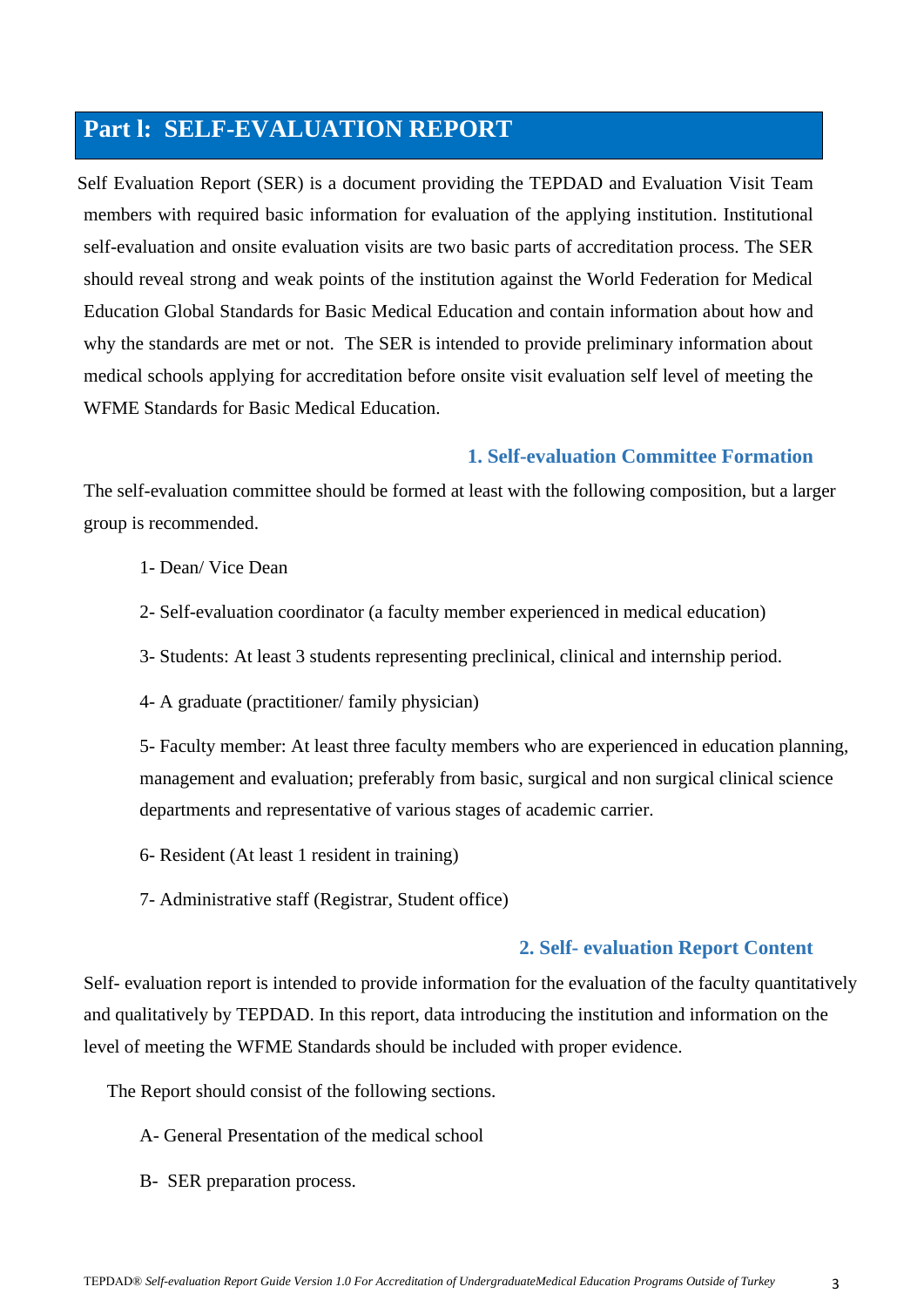- C- The status of the institution against undergraduate medical education standards.
- C1- Summary of the SER.
- C2- Evaluations of WFME Basic Medical Education Standards
	- 1- Aims and objectives
	- 2- Educational Program
	- 3- Student Assessment
	- 4- Students
	- 5- Program evaluation
	- 6- Academic staff
	- 7- Educational Resources and Facilities
	- 8- Administration and Execution
	- 9- Continuous Renewal and Development

D- Attachments: These are documents are evidences supporting the text and showing that undergraduate medical education standards are met.

#### **3. Format and Delivery of the SER**

<span id="page-5-0"></span>The name of the applicant medical school should be seen on the cover page of the SER. SER must be prepared according the international accreditation self-evaluation guide developed by TEPDAD. A4 size papers and Times New Roman type character with font size 12 and 1.5 line space must be used. The report and its attachments must be prepared in 4 (four) hard copies and an electronic copy in a CD/USB and sent to TEPDAD secretariat.

#### **4. Privacy**

<span id="page-5-1"></span>Information in this report is for the use of TEPDAD and Site Visit Team members and cannot be transmitted to the third parties without permission of the applicant institution. However, TEPDAD has the right to use such information for educational purposes without any referral to, or hints for the name of the institutions.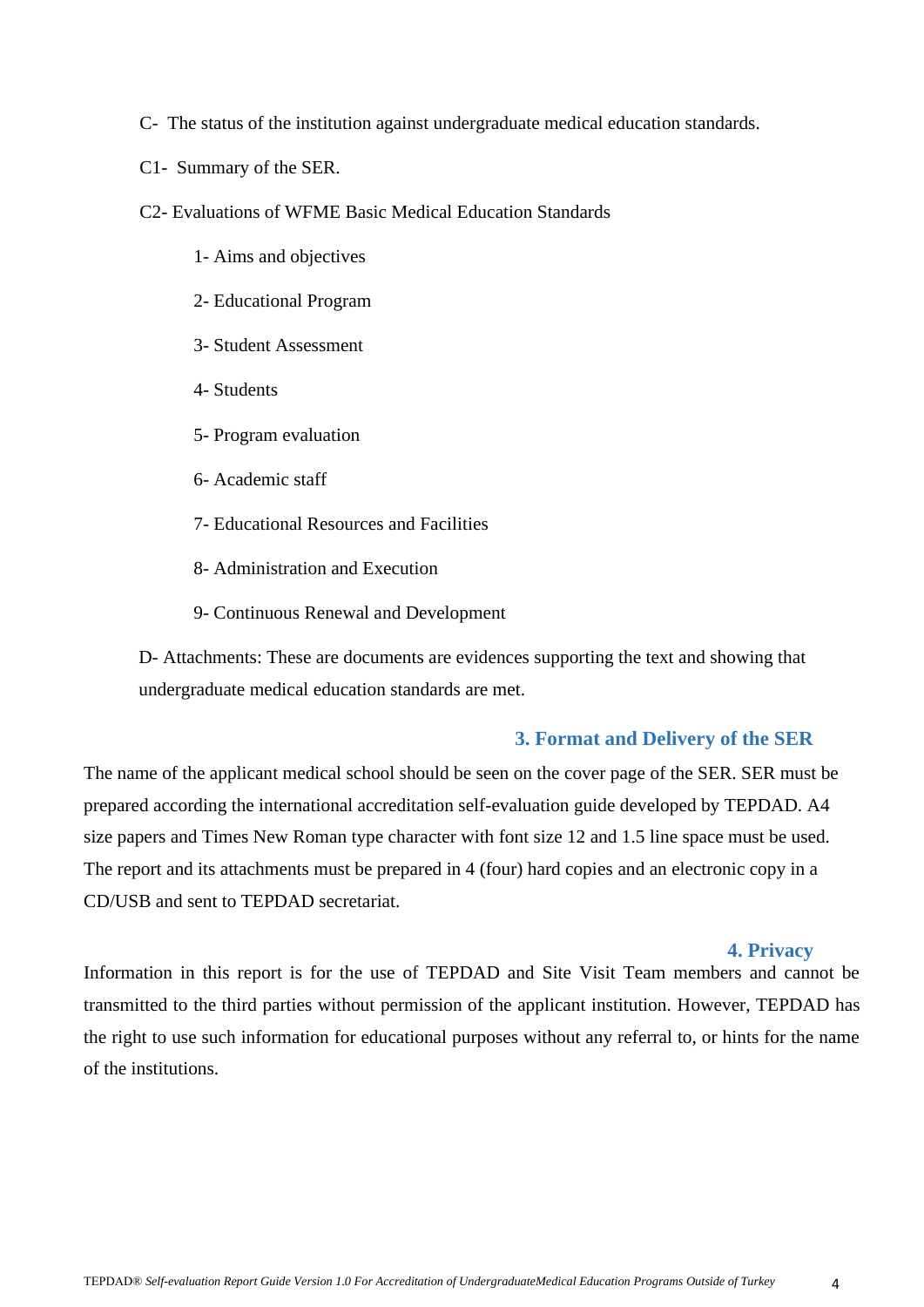# **5. SELF- EVALUATION REPORT: General Frame**

<span id="page-6-0"></span>This section has been prepared to draw a general frame for the information that must be included in the self-evaluation report. Self evaluation report must be prepared under the headings as shown in the format below following a cover page including the name of the medical school.

#### <span id="page-6-1"></span>*A- General Information*

Please provide the following information related to the school's general identity

- Name of the University :
- Name of the Rector :
- Name of the Medical School :
- Name of the Dean :
- Names and roles of the self-evaluation committee members
- The name and contact information (phone and fax number, and e-mail address) of the person responsible for communication with Site Visit Team. Additionally, please briefly define your school's education-teaching dynamic (history, philosophy, educational program, learning environment etc.)

#### <span id="page-6-2"></span>*B- SER Preparation Process*

Please summarize self evaluation report preparation process in your faculty regarding the format below;

Please describe positive or negative experiences faced throughout the SER preparation on following items:

- Establishment of the self evaluation committee,
- Systematic of the work and methods used,
- Accessing to the data sources and data reliability,
- The involvement of the students and the faculty,
- Relations with TEPDAD
- Other contributions

## <span id="page-6-3"></span>*C- Status of the school in meeting the WFME global standards for basic medical education standards (2015)*

In this section, under the heading "Summary of Self-evaluation" (C1), please make a brief and holistic explanation of your school's status meeting the undergraduate medical education standards. Under the heading "Evaluation of Medical Education Standards" (C2), provide detailed information for each standard and enrich your explanations by attached supporting documents.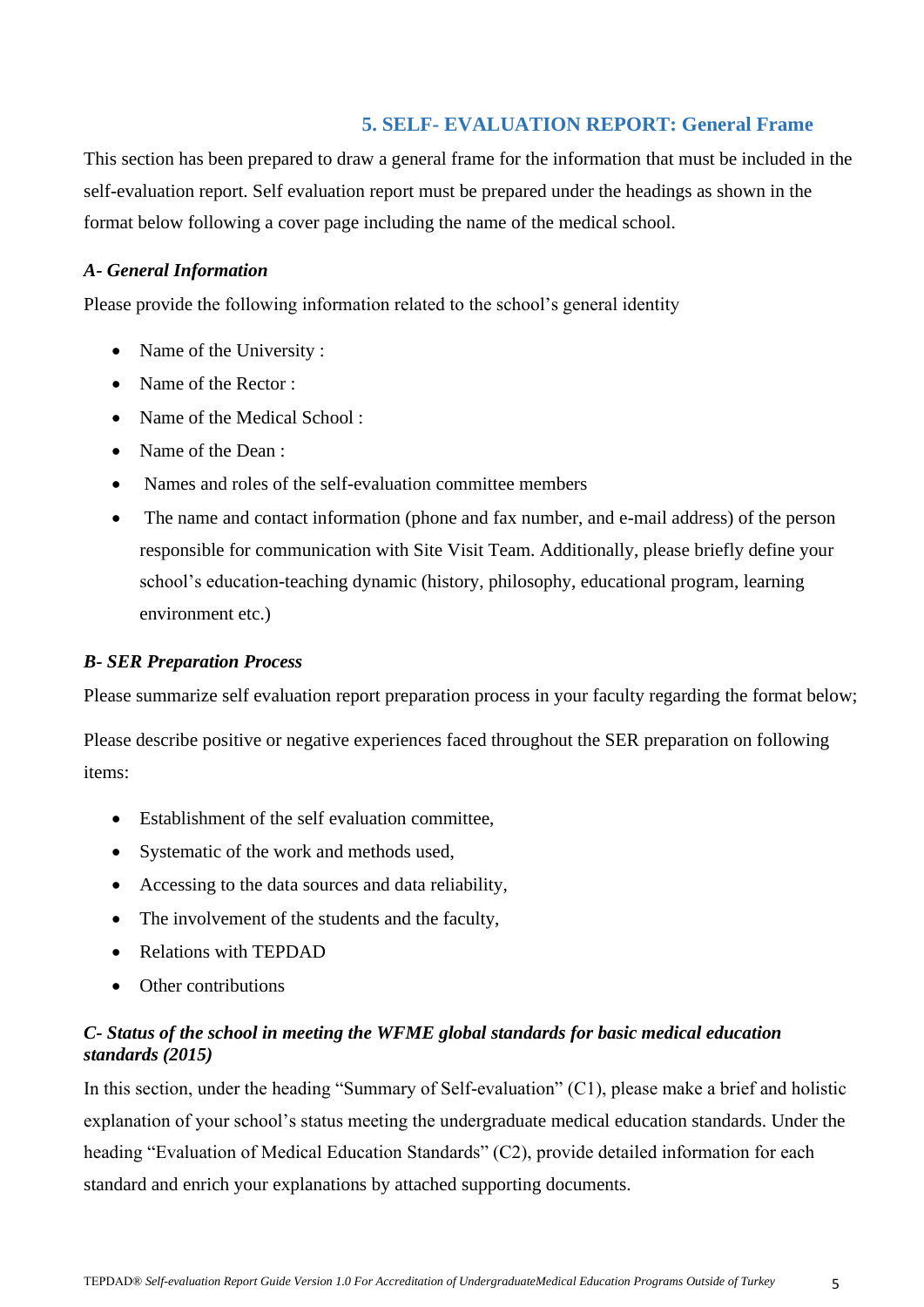#### **C1. Self-evaluation Summary**

Summarize the status of the school meeting the standards defining the strength and weaknesses in a text not longer than one page.

#### **C2. Evaluations of WFME Global Standards for Basic Medical Education (2015)**

In this section, evaluate and explain your schools status meeting all of the basic and quality standards, using the definitions given below.

In the SER, each basic and quality standard should be regarded as a separate heading. Under each heading, decision on whether the standard is met or not should be mentioned and the rationale and evidence behind this decision should be explained by text, tables and graphics.

All kind of supporting documents and/or evidence for explanation of the school's status meeting the standards such as written or visual materials should be given as "attachments". The attachments should be numbered according to the number of the related standard and referred in brackets in the text. For example the 3<sup>rd</sup> attachment associated with basic standard 1.1.1 should be numbered as BS 1.1.1/3.

#### **5. Definitions**

<span id="page-7-0"></span>**Basic standard (BS):** The standard that must be met by the school of medicine seeking for accreditation

**Quality development standard (QS):** The standard that is an indicator of high quality and should be used for quality improvement of the educational program. The fulfillment of these standards may vary between medical faculties depending on resources and polici*es*

**Guiding questions to explain how the standard is met:** These are the questions that clarify the standard to be understood better and also guide the text writer while preparing the SER. However, answering these questions alone is not enough to establish the SER. Detailed descriptions regarding standards and their explanations, documents, flow charts, tables or graphics should take part in the text and be supported by relevant attachments.

**Annonations:** These are available for each standard to explain what the standard means and to suggest text content and attachment samples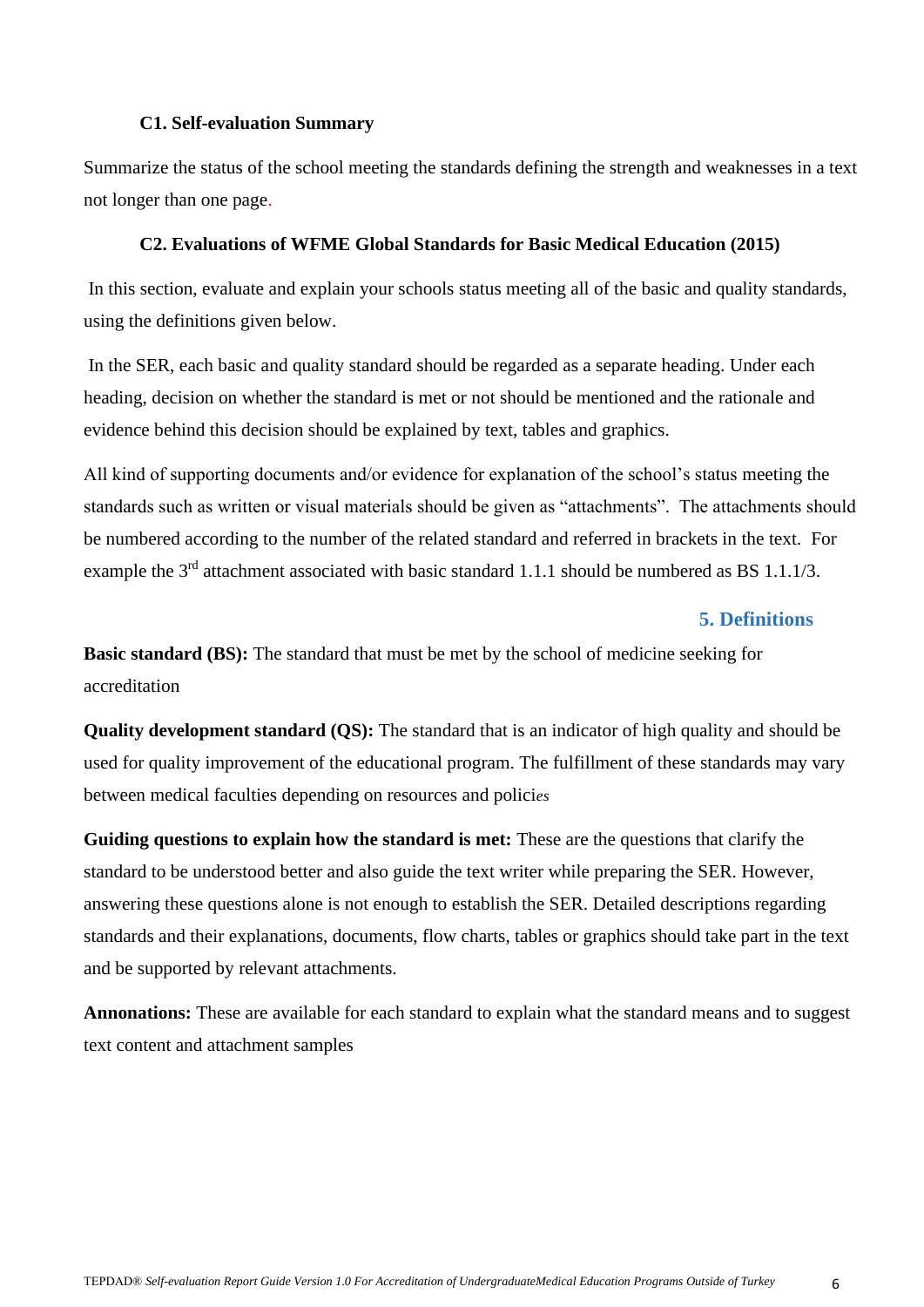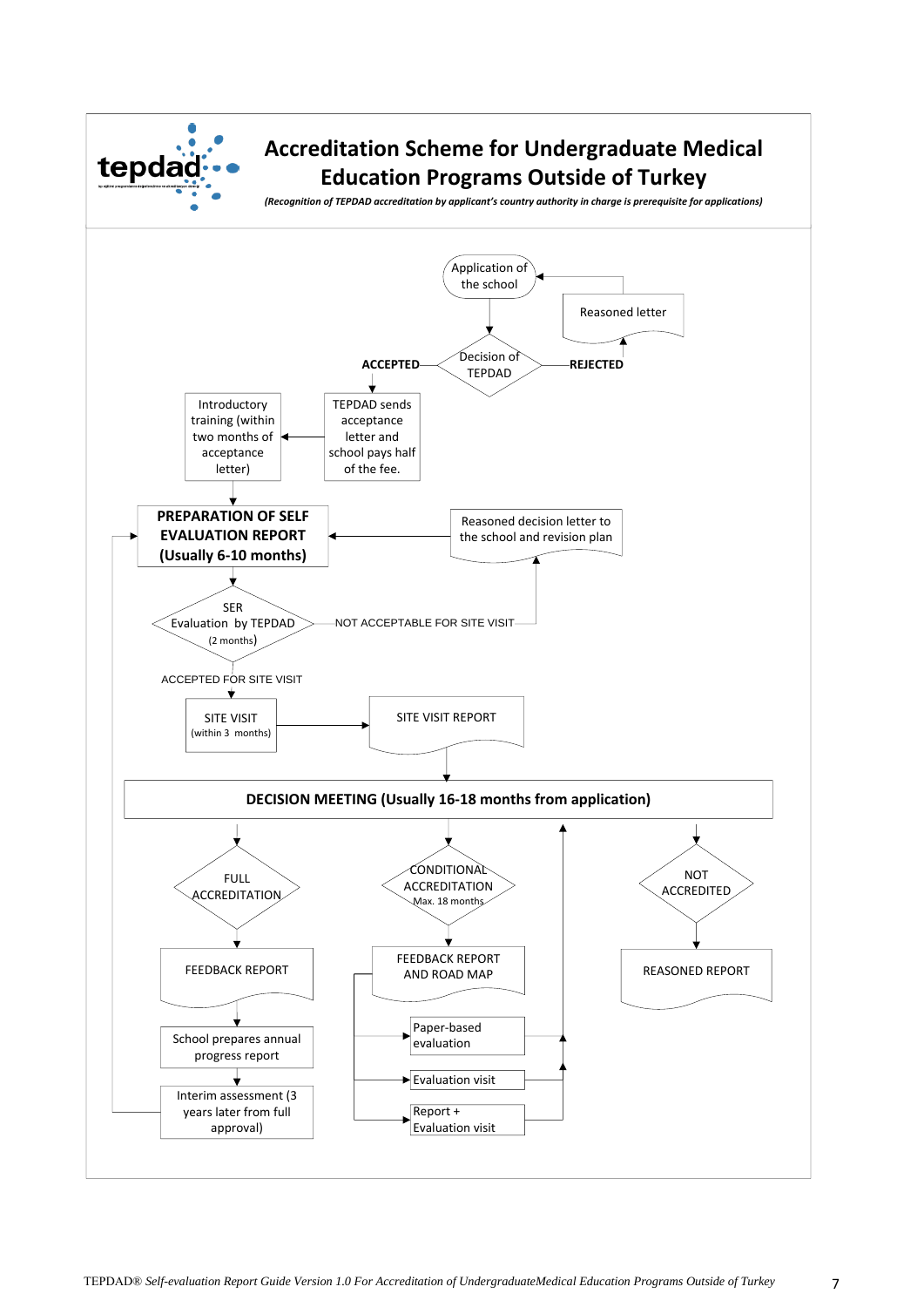<span id="page-9-0"></span>**PART ll: Use of WFME Global Standards for Basic Medical Education in Preparing Self-evaluation Report**

# **1. MISSION AND OUTCOMES**

## <span id="page-9-2"></span><span id="page-9-1"></span>*1.1 MISSION*

#### **Basic standards:**

The medical school **must**

- state its mission.  $(B 1.1.1)$
- make it known to its constituency and the health sector it serves.  $(B 1.1.2)$
- in its mission outline the aims and the educational strategy resulting in a medical doctor
	- o competent at a basic level. (B 1.1.3)
	- o with an appropriate foundation for future career in any branch of medicine. (B 1.1.4)
	- o capable of undertaking the roles of doctors as defined by the health sector. (B 1.1.5)
	- o prepared and ready for postgraduate medical education. (B 1.1.6)
	- o committed to life-long learning. (B 1.1.7)
- consider that the mission encompasses the health needs of the community, the needs of the health care delivery system and other aspects of social accountability. (B 1.1.8)

#### **Quality development standards:**

The medical school **should** ensure that the mission encompasses

- medical research attainment. (Q 1.1.1)
- aspects of global health.  $(Q 1.1.2)$

- *Mission* provides the overarching frame to which all other aspects of the educational institution and its programme have to be related. Mission statement would include general and specific issues relevant to institutional, national, regional and global policy and needs. Mission in this document includes the institutions' vision.
- *Medical school* in this document is the educational organisation providing a basic (undergraduate) programme in medicine and is synonymous with medical faculty, medical college, medical academy or medical university. The medical school can be part of or affiliated to a university or can be an independent institution of equal level. It normally also encompasses research and clinical service functions, and would also provide educational programmes for other phases of medical education and for other health professions. Medical schools would include university hospitals and other affiliated clinical facilities.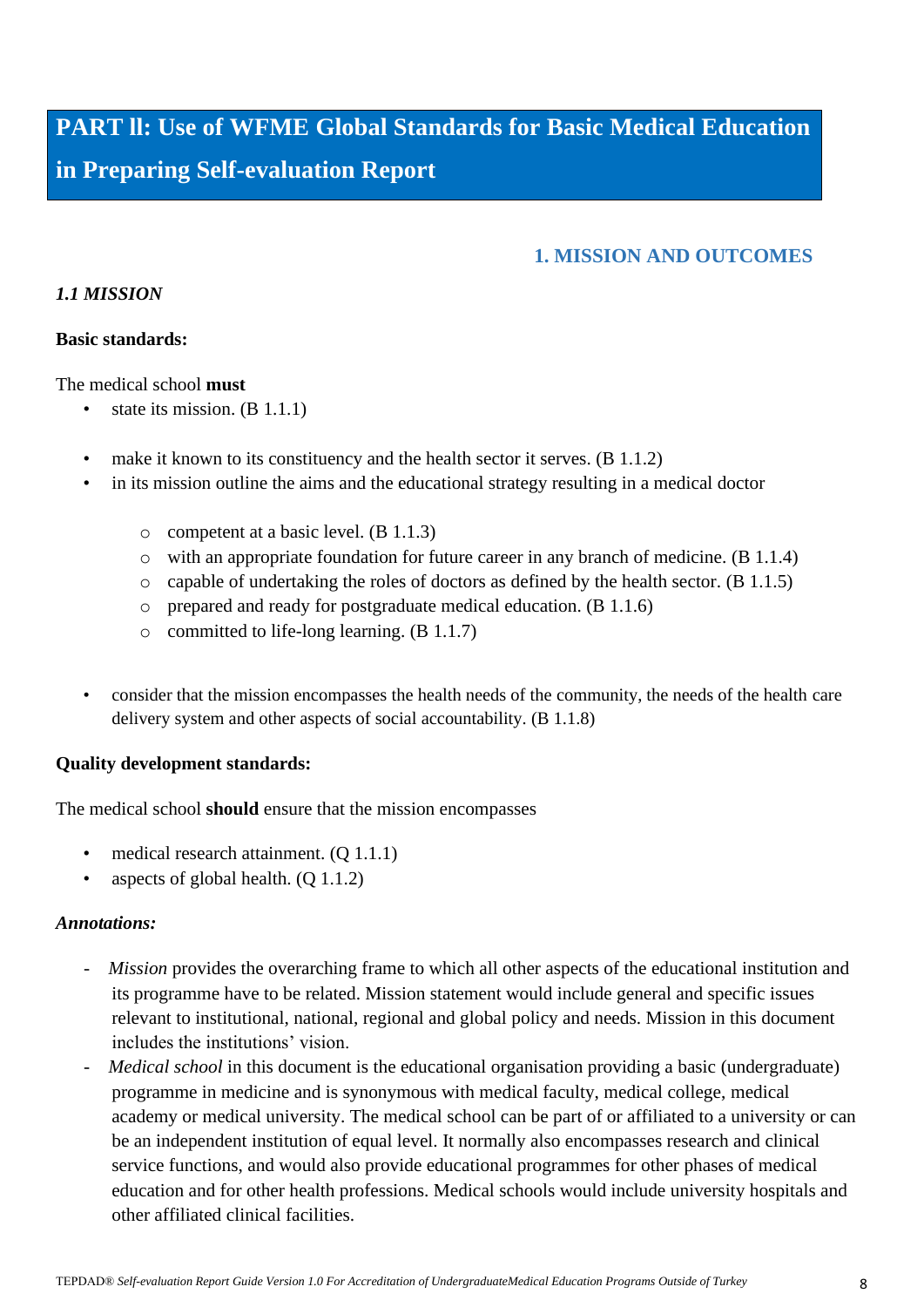- *Constituency* would include the leadership, staff and students of the medical school as well as other stakeholders, cf. 1.4 annotation.
- *Health sector* would include the health care delivery system, whether public or private, and medical research institutions.
- *Basic level* of medical education is in most countries identical to undergraduate medical education starting on the basis of completed secondary school education. In other countries or schools it starts after completion of a non-medical undergraduate degree.
- *Any branch of medicine* refers to all types of medical practice, administrative medicine and medical research
- *Postgraduate medical education* would include preregistration education (leading to right to independent practice), vocational/professional education, specialist/ subspecialist education and other formalised education programmes for defined expert functions.
- Life-long learning is the professional responsibility to keep up to date in knowledge and skills through appraisal, audit, reflection or recognised continuing professional development (CPD)/continuing medical education (CME) activities. CPD includes all activities that doctors undertake, formally and informally, to maintain, update, develop and enhance their knowledge, skills and attitudes in response to the needs of their patients. CPD is a broader concept than CME, which describes continuing education in the knowledge and skills of medical practice.
- *Encompassing the health needs of the* c*ommunity* would imply interaction with the local community, especially the health and health related sectors, and adjustment of the curriculum to demonstrate attention to and knowledge about health problems of the community.
- *Social accountability* would include willingness and ability to respond to the needs of society, of patients and the health and health related sectors and to contribute to the national and international development of medicine by fostering competencies in health care, medical education and medical research. This would be based on the school's own principles and in respect of the autonomy of universities. Social accountability is sometimes used synonymously with social responsibility and social responsiveness. In matters outside its control, the medical school would still demonstrate social accountability through advocacy and by explaining relationships and drawing attention to consequences of the policy.
- *Medical research* encompasses scientific research in basic biomedical, clinical, behavioural and social sciences and is described in 6.4.
- *Aspects of global health* would include awareness of major international health problems, also of health consequences of inequality and injustice.

# <span id="page-10-0"></span>*1.2 INSTITUTIONAL AUTONOMY AND ACADEMIC FREEDOM*

## **Basic standards:**

The medical school **must** have institutional autonomy to

- formulate and implement policies for which its faculty/academic staff and administration are responsible, especially regarding
	- o design of the curriculum. (B 1.2.1)
	- o use of the allocated resources necessary for implementation of the curriculum. (B 1.2.2)

# **Quality development standards:**

The medical school **should** ensure academic freedom for its staff and students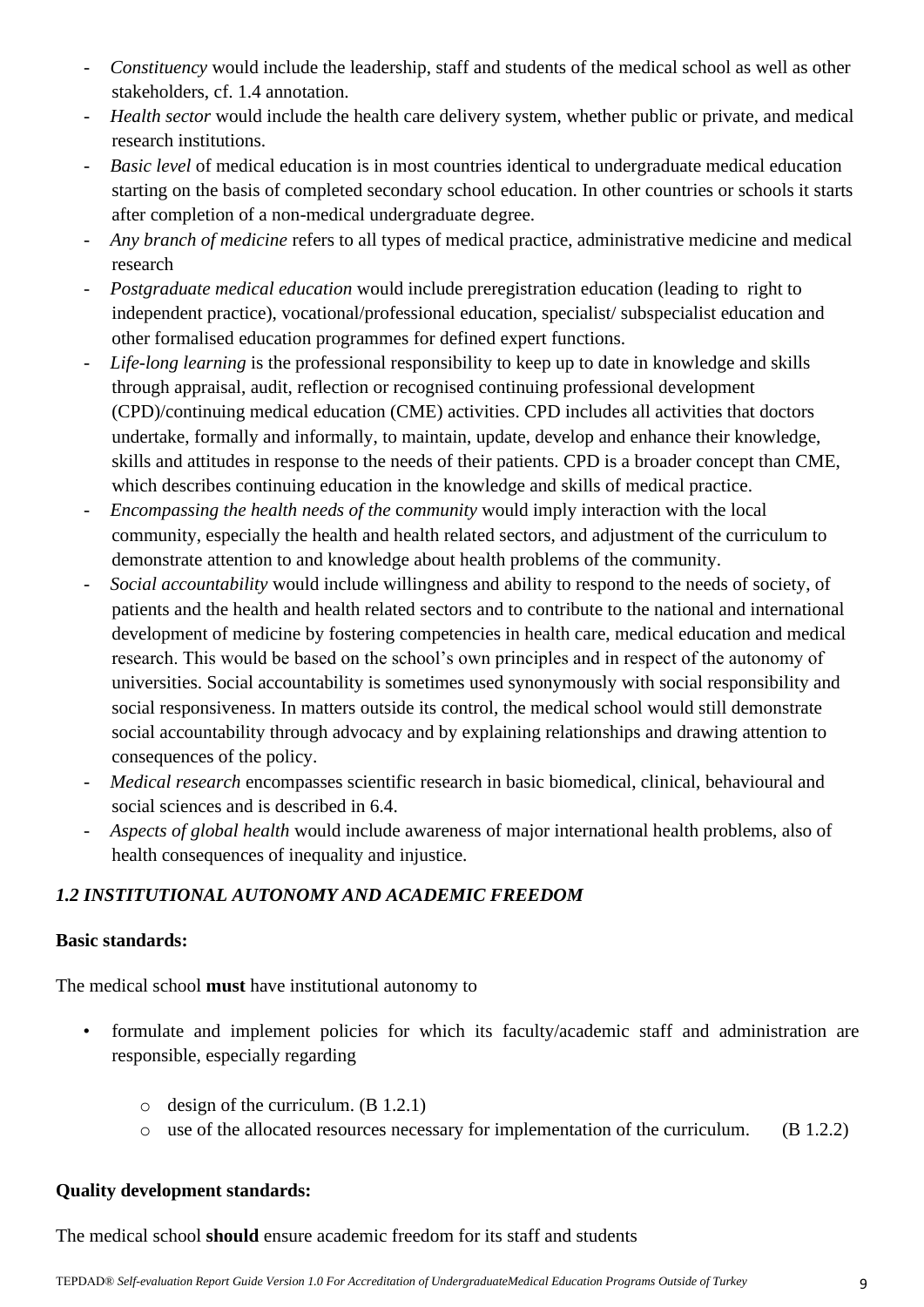- in addressing the actual curriculum. (Q 1.2.1)
- in exploring the use of new research results to illustrate specific subjects without expanding the curriculum. (Q 1.2.2)

- *Institutional autonomy* would include appropriate independence from government and other counterparts (regional and local authorities, religious communities, private co-operations, the professions, unions and other interest groups) to be able to make decisions about key areas such as design of curriculum (cf. 2.1 and 2.6), assessments (cf. 3.1), students admission (cf. 4.1 and 4.2), staff recruitment/selection (cf. 5.1) and employment conditions (cf.5.2), research (cf. 6.4) and resource allocation (cf. 8.3).
- *Academic freedom* would include appropriate freedom of expression, freedom of inquiry and publication for staff and students.
- *Addressing the actual curriculum* would allow staff and students to draw upon different perspectives in description and analysis of medical issues, basic as well as clinical.
- *Curriculum,* cf. 2.1, annotation.

# <span id="page-11-0"></span>*1.3 EDUCATIONAL OUTCOMES*

#### **Basic standards:**

The medical school **must**

- define the intended educational outcomes that students should exhibit upon graduation in relation to
	- o their achievements at a basic level regarding knowledge, skills, and attitudes. (B 1.3.1)
	- o appropriate foundation for future career in any branch of medicine. (B 1.3.2)
	- $\circ$  their future roles in the health sector. (B 1.3.3)
	- o their subsequent postgraduate training. (B 1.3.4)
	- o their commitment to and skills in life-long learning. (B 1.3.5)
	- o the health needs of the community, the needs of the health care delivery system and other aspects of social accountability. (B 1.3.6)
- ensure appropriate student conduct with respect to fellow students, faculty members, other health care personnel, patients and their relatives. (B 1.3.7)
- make the intended educational outcomes publicly known. (B 1.3.8)

## **Quality development standards:**

- specify and co-ordinate the linkage of acquired outcomes by graduation with acquired outcomes in postgraduate training. (Q 1.3.1)
- specify intended outcomes of student engagement in medical research. (Q 1.3.2)
- draw attention to global health related intended outcomes. (Q 1.3.3)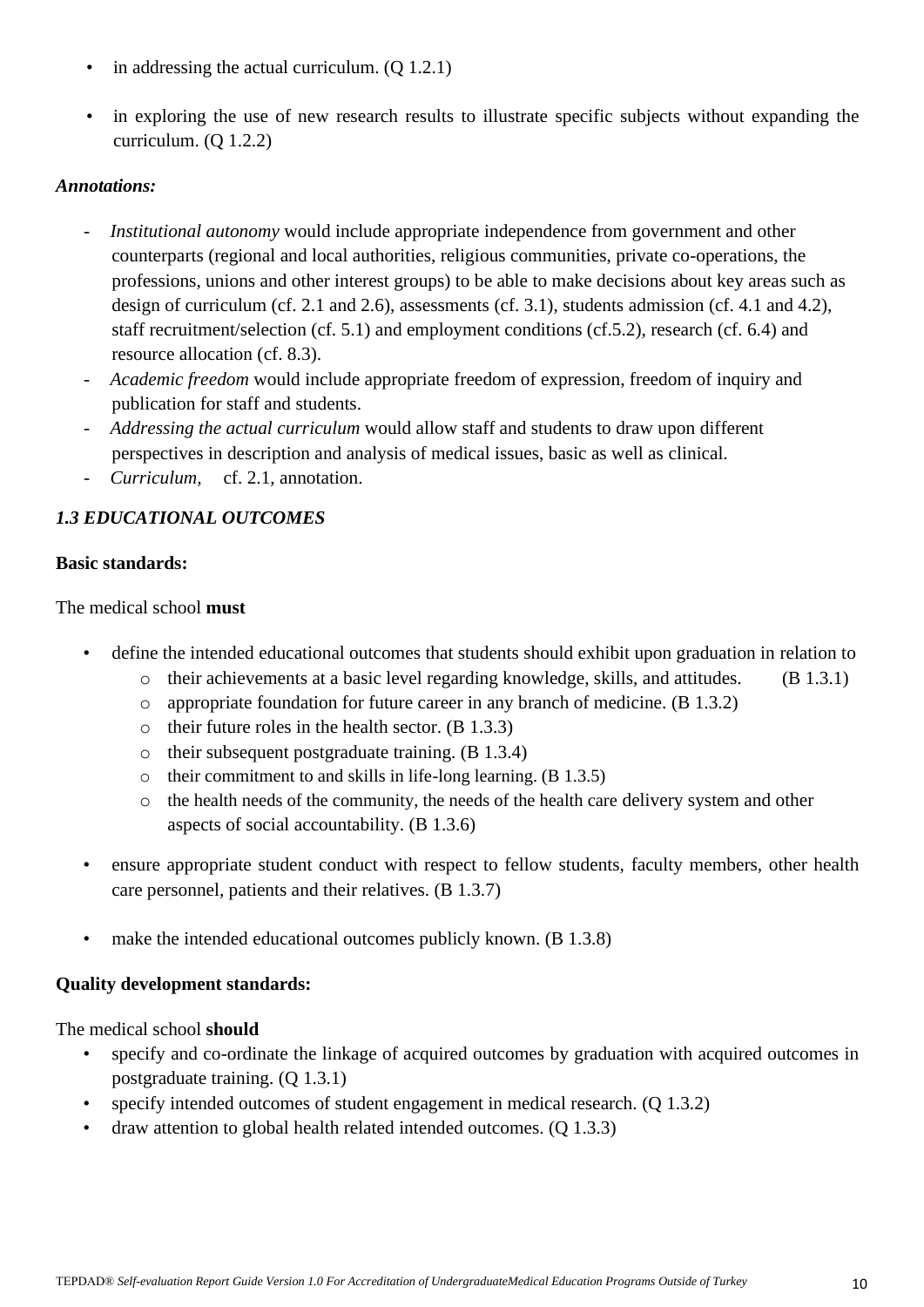- *Educational outcomes or learning outcomes/competencies refer to statements of knowledge, skills and attitude that students demonstrate at the end of a period of learning. Outcomes might be either intended or acquired. Educational/learning objectives are often described in terms of intended outcomes. Outcomes within medicine and medical practice - to be specified by the medical school would include documented knowledge and understanding of (a) the basic biomedical sciences, (b) the behavioural and social sciences, including public health and* population medicine, (c) medical ethics, human rights and medical jurisprudence relevant to the practice of medicine, (d) the clinical sciences, including clinical skills with respect to diagnostic procedures, practical procedures, communication skills, treatment and prevention of disease, health promotion, rehabilitation, clinical reasoning and problem solving; and (e) the ability to undertake life -long learning and demonstrate professionalism in connection with the different roles of the doctor, also in relation to the medical profession. The characteristics and achievements the students display upon graduation can e.g. be categorised in terms of the doctor as (a) scholar and scientist, (b) practitioner, (c) communicator, (d) teacher, (e) manager and (f) a professional.
- *Appropriate student conduct* would presuppose a written code of conduct.

## <span id="page-12-0"></span>*1.4 PARTICIPATION IN FORMULATION OF MISSION AND OUTCOMES*

#### **Basic standard:**

The medical school **must**

• ensure that its principal stakeholders participate in formulating the mission and intended educational outcomes. (B 1.4.1)

## **Quality development standard:**

The medical school **should**

• ensure that the formulation of its mission and intended educational outcomes is based also on input from other stakeholders. (Q 1.4.1)

- *Principal stakeholders* would include the dean, the faculty board/council, the curriculum committee, representatives of staff and students, the university leadership and administration, relevant governmental authorities and regulatory bodies.
- *Other stakeholders* would include representatives of other health professions, patients, the community and public (e.g. users of the health care delivery systems, including patient organisations). Other stakeholders would also include other representatives of academic and administrative staff, education and health care authorities, professional organisations, medical scientific societies and postgraduate medical educators.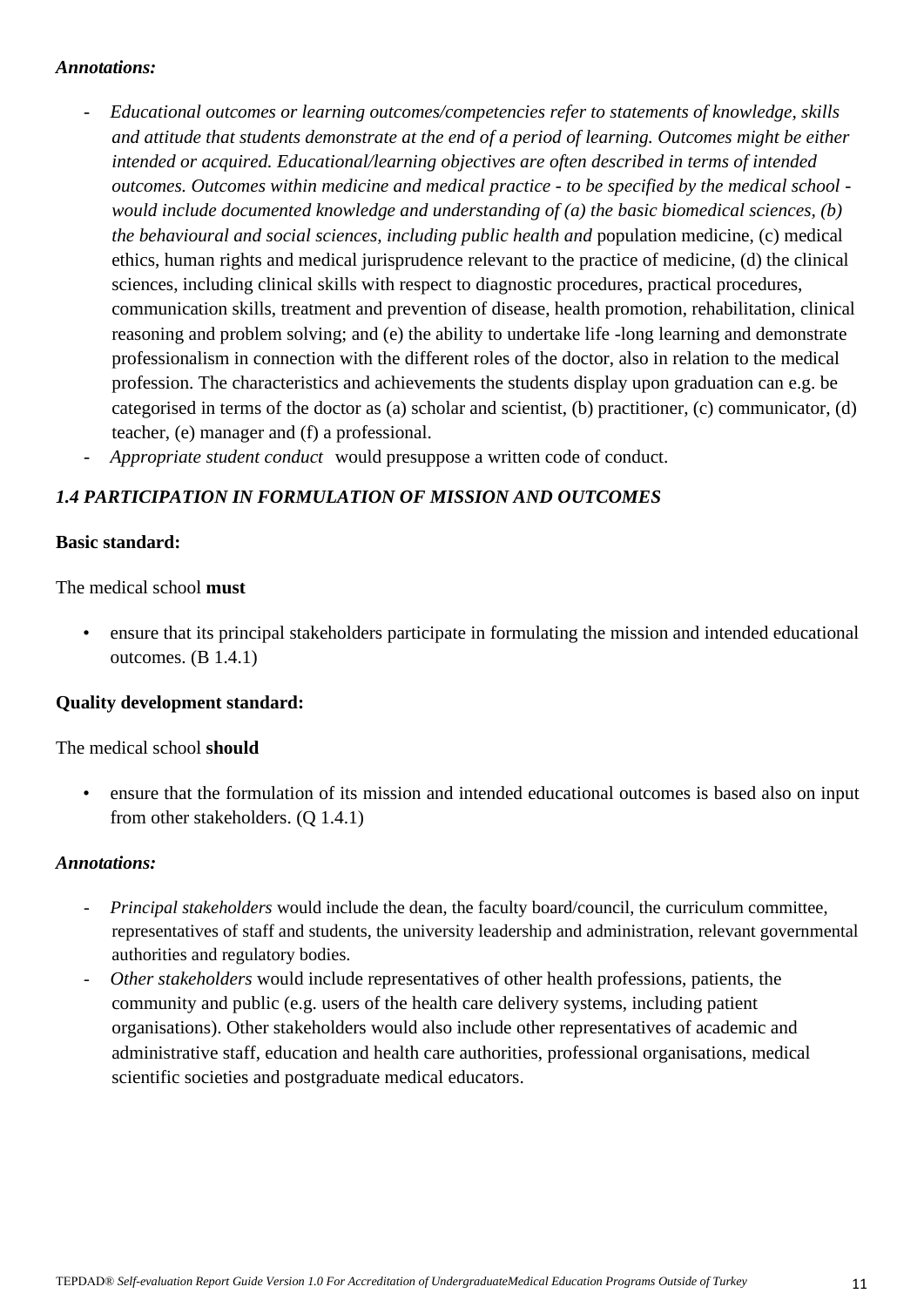- *How is the statement on mission developed?*
- *How is social responsibility, research attainment, community involvement and readiness for postgraduate education reflected in the mission statement?*
- *What are the outcome results in terms of broad competencies (knowledge, skills and attitudes) required of students at graduation?*
- *How do the competencies relate to existing and emerging needs of the society in which the students will practice?*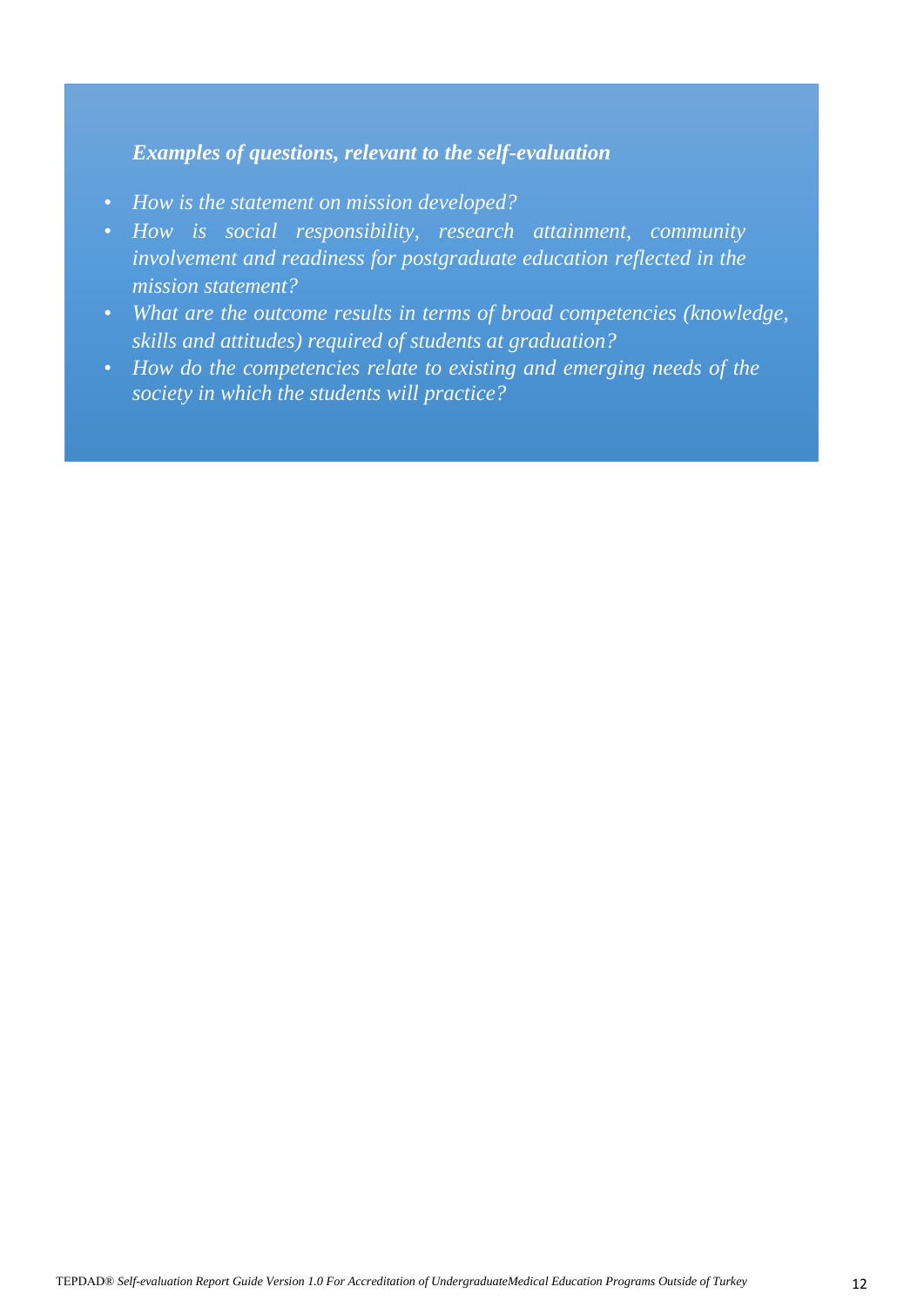# <span id="page-14-1"></span><span id="page-14-0"></span>*2.1. FRAMEWORK OF THE PROGRAMME*

#### **Basic standards:**

The medical school **must**

- define the overall curriculum.  $(B 2.1.1)$
- use a curriculum and instructional/learning methods that stimulate, prepare and support students to take responsibility for their learning process. (B 2.1.2)
- ensure that the curriculum is delivered in accordance with principles of equality. (B 2.1.3)

## **Quality development standard:**

The medical school **should**

• ensure that the curriculum prepares the students for life-long learning.  $(Q 2.1.1)$ 

#### *Annotations:*

- *Framework of the programme* in this document is used synonymously with curriculum.
- *Overall curriculum* in this document refers to the specification of the educational programme, including a statement of the intended educational outcomes (cf.1.3), the content/syllabus (cf. 2.2- 2.6), learning experiences and processes of the programme. The curriculum should set out what knowledge, skills, and attitudes the student will achieve. Also, the curriculum would include a description of the planned instructional and learning methods and assessment methods (cf. 3.1). Curriculum description would sometimes include models based on disciplines, organ systems, clinical problems/tasks or disease patterns as well as models based on modular or spiral design. The curriculum would be based on contemporary learning principles.
- *Instructional/ learning methods* would encompass lectures, small-group teaching, problem-based or case-based learning, peer assisted learning, practicals, laboratory exercises, bed-side teaching, clinical demonstrations, clinical skills laboratory training, field exercises in the community and web-based instruction.
- *Principles of equality* mean equal treatment of staff and students irrespective of gender, ethnicity, religion, sexual orientation, socio-economic status, and taking into account physical capabilities.

## <span id="page-14-2"></span>*2.2 SCIENTIFIC METHOD*

#### **Basic standards:**

The medical school **must**

- throughout the curriculum teach
	- $\circ$  the principles of scientific method, including analytical and critical thinking. (B 2.2.1)
	- o medical research methods. (B 2.2.2)
	- o evidence-based medicine. (B 2.2.3)

## **Quality development standard:**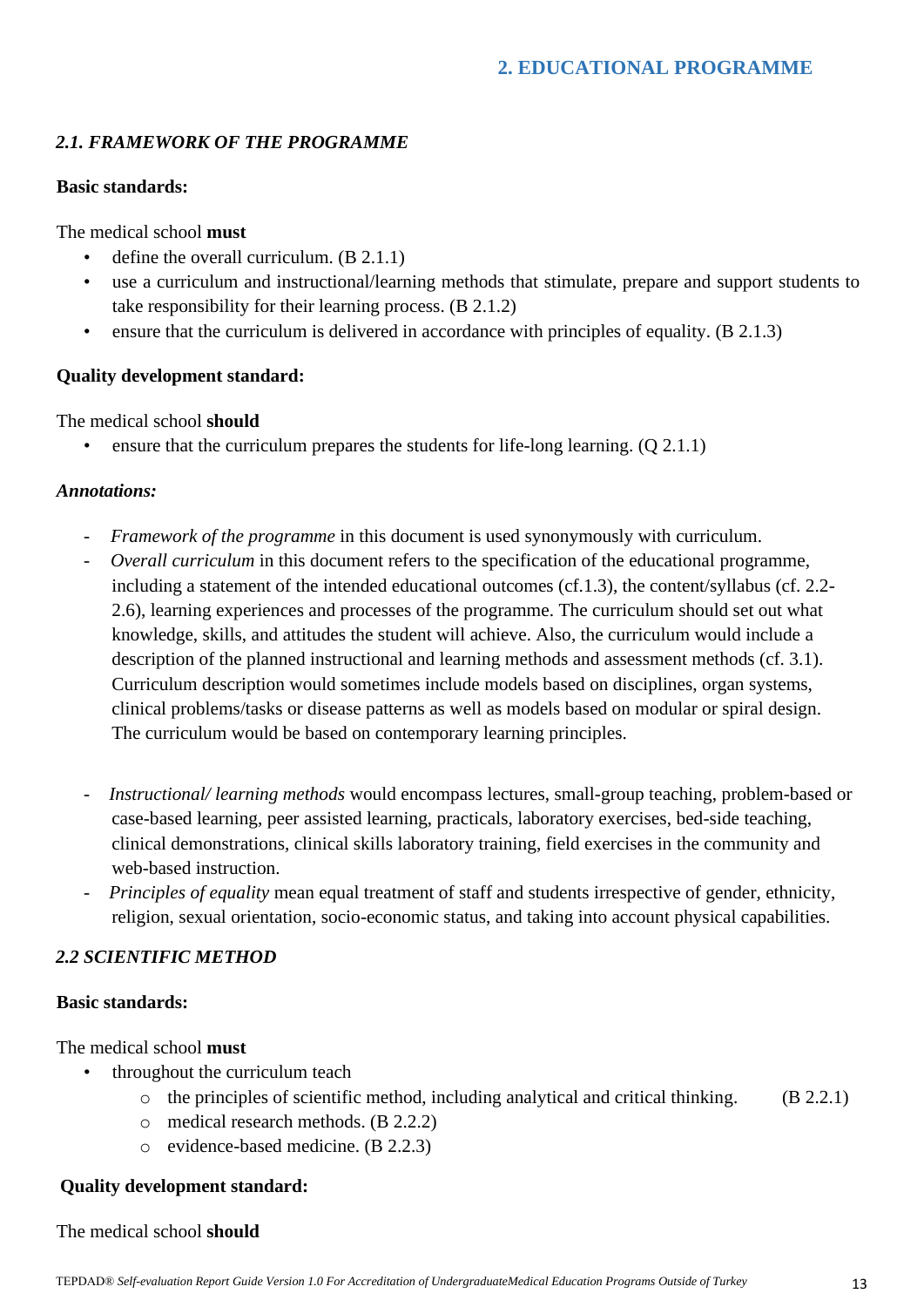• in the curriculum include elements of original or advanced research. (Q 2.2.1)

## *Annotations*:

- To teach the principles of scientific method, medical research methods and evidence-based *medicine* requires scientific competencies of teachers. This training would be a compulsory part of the curriculum and would include that medical students conduct or participate in minor research projects.
- *Evidence-based medicine* means medicine founded on documentation, trials and accepted scientific results.
- *Elements of original or advanced research* would include obligatory or elective analytic and experimental studies, thereby fostering the ability to participate in the scientific development of medicine as professionals and colleagues.

## <span id="page-15-0"></span>*2.3 BASIC BIOMEDICAL SCIENCES*

#### **Basic standards:**

The medical school **must**

- in the curriculum identify and incorporate the contributions of the basic biomedical sciences to create understanding of
	- o scientific knowledge fundamental to acquiring and applying clinical science. (B 2.3.1)
	- o concepts and methods fundamental to acquiring and applying clinical science. (B 2.3.2)

## **Quality development standards:**

## The medical school **should**

- in the curriculum adjust and modify the contributions of the biomedical sciences to the
	- o scientific, technological and clinical developments. (Q 2.3.1)
	- o current and anticipated needs of the society and the health care system. (Q 2.3.2)

## *Annotation:*

- *The basic biomedical sciences* would - depending on local needs, interests and traditions - include anatomy, biochemistry, biophysics, cell biology, genetics, immunology, microbiology (including bacteriology, parasitology and virology), molecular biology, pathology, pharmacology and physiology.

## <span id="page-15-1"></span>*2.4 BEHAVIOURAL AND SOCIAL SCIENCES, MEDICAL ETHICS AND JURISPRUDENCE*

## **Basic standards:**

The medical school **must**

- in the curriculum identify and incorporate the contributions of the:
	- o behavioural sciences. (B 2.4.1)
	- o social sciences. (B 2.4.2)
	- o medical ethics. (B 2.4.3)
	- o medical jurisprudence. (B 2.4.4)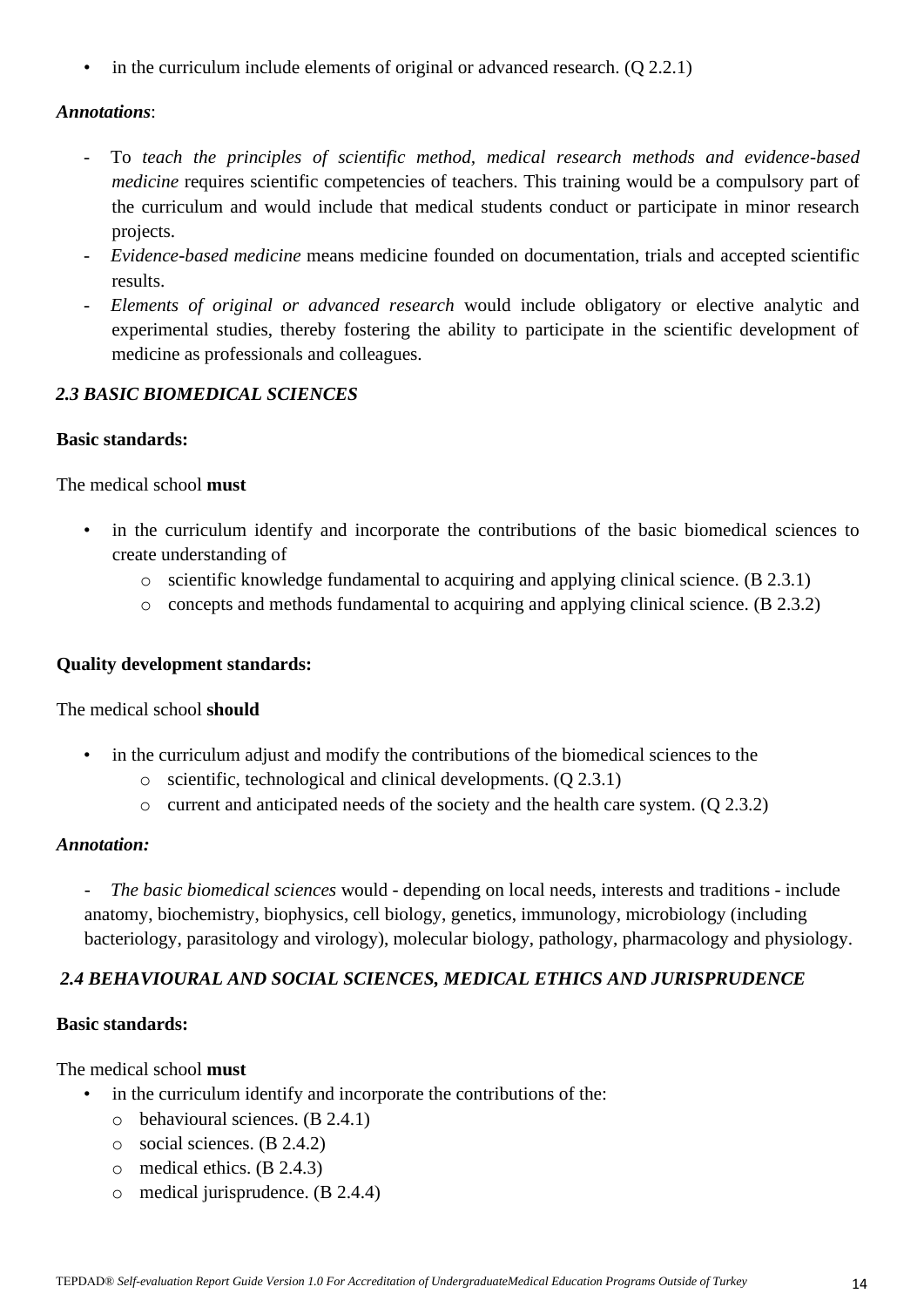## **Quality development standards:**

## The medical school **should**

- in the curriculum adjust and modify the contributions of the behavioural and social sciences as well as medical ethics and medical jurisprudence to
	- o scientific, technological and clinical developments. (Q 2.4.1)
	- $\circ$  current and anticipated needs of the society and the health care system. (O 2.4.2)
	- o changing demographic and cultural contexts. (Q 2.4.3)

## *Annotations:*

- *Behavioural and social sciences* would depending on local needs, interests and traditions include biostatistics, community medicine, epidemiology, global health, hygiene, medical anthropology, medical psychology, medical sociology, public health and social medicine.
- *Medical ethics* deals with moral issues in medical practice such as values, rights and responsibilities related to physician behavior and decision making.
- *Medical jurisprudence* deals with the laws and other regulations of the health care delivery system, of the profession and medical practice, including the regulations of production and use of pharmaceuticals and medical technologies (devices, instruments, etc.).
- The *behavioural and social sciences, medical ethics and medical jurisprudence* would provide the knowledge, concepts, methods, skills and attitudes necessary for understanding socio-economic, demographic and cultural determinants of causes, distribution and consequences of health problems as well as knowledge about the national health care system and patients' rights. This would enable analysis of health needs of the community and society, effective communication, clinical decision making and ethical practices.

# <span id="page-16-0"></span>*2.5 CLINICAL SCIENCES AND SKILLS*

## **Basic standards:**

The medical school **must**

- in the curriculum identify and incorporate the contributions of the clinical sciences to ensure that students
	- o acquire sufficient knowledge and clinical and professional skills to assume appropriate responsibility after graduation. (B 2.5.1)
	- o spend a reasonable part of the programme in planned contact with patients in relevant clinical settings. (B 2.5.2)
	- o experience health promotion and preventive medicine. (B 2.5.3)
- specify the amount of time spent in training in major clinical disciplines. (B 2.5.4)
- organise clinical training with appropriate attention to patient safety. (B 2.5.5)

## **Quality development standards:**

- in the curriculum adjust and modify the contributions of the clinical sciences to the
	- o scientific, technological and clinical developments. (Q 2.5.1)
	- o current and anticipated needs of the society and the health care system. (Q 2.5.2)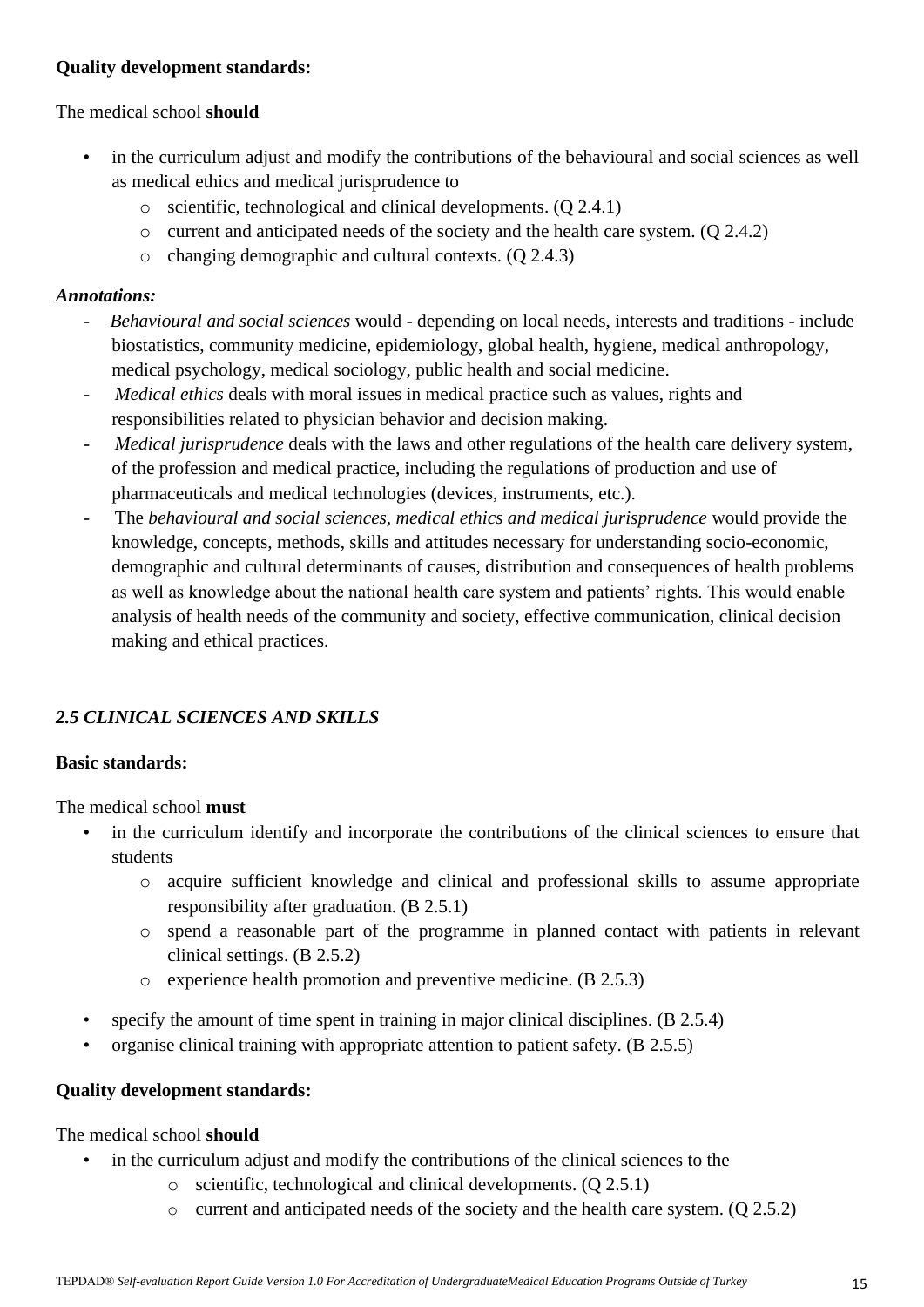- ensure that every student has early patient contact gradually including participation in patient care. (Q 2.5.3)
- structure the different components of clinical skills training according to the stage of the study programme. (Q 2.5.4)

- *The clinical sciences* would depending on local needs, interests and traditions include anaesthetics, dermatology, diagnostic radiology, emergency medicine, general practice/family medicine, geriatrics, gynaecology & obstetrics, internal medicine (with subspecialities), laboratory medicine, medical technology, neurology, neurosurgery, oncology & radiotherapy, ophthalmology, orthopaedic surgery, oto -rhino-laryngology, paediatrics, palliative care, physiotherapy, rehabilitation medicine, psychiatry, surgery (with subspecialities) and venereology (sexually transmitted diseases). Clinical sciences would also include a final module preparing for preregistration-training/internship.
- *Clinical skills* include history taking, physical examination, communication skills, procedures and investigations, emergency practices, and prescription and treatment practices.
- *Professional skills* would include patient management skills, team-work/team leadership skills and inter-professional training.
- *Appropriate clinical responsibility* would include activities related to health promotion, disease prevention and patient care.
- *A reasonable part* would mean about one third of the programme.
- *Planned contact with patients* would imply consideration of purpose and frequency sufficient to put their learning into context.
- Time spent in training includes clinical rotations and clerkships.
- *Major clinical disciplines* would include internal medicine (with subspecialities), surgery (with subspecialities), psychiatry, general practice/family medicine, gynaecology & obstetrics and paediatrics.
- *Patient safety* would require supervision of clinical activities conducted by students.
- *Early patient contact* would partly take place in primary care settings and would primarily include history taking, physical examination and communication.
- *Participation in patient care* would include responsibility under supervision for parts of investigations and/or treatment to patients, which could take place in relevant community settings.

# <span id="page-17-0"></span>*2.6 PROGRAMME STRUCTURE, COMPOSITION AND DURATION*

# **Basic standard:**

The medical school **must**

describe the content, extent and sequencing of courses and other curricular elements to ensure appropriate coordination between basic biomedical, behavioural and social and clinical subjects. (B  $2.6.1)$ 

# **Quality development standards:**

The medical school **should** in the curriculum

- ensure horizontal integration of associated sciences, disciplines and subjects. (Q 2.6.1)
- ensure vertical integration of the clinical sciences with the basic biomedical and the behavioural and social sciences. (Q 2.6.2)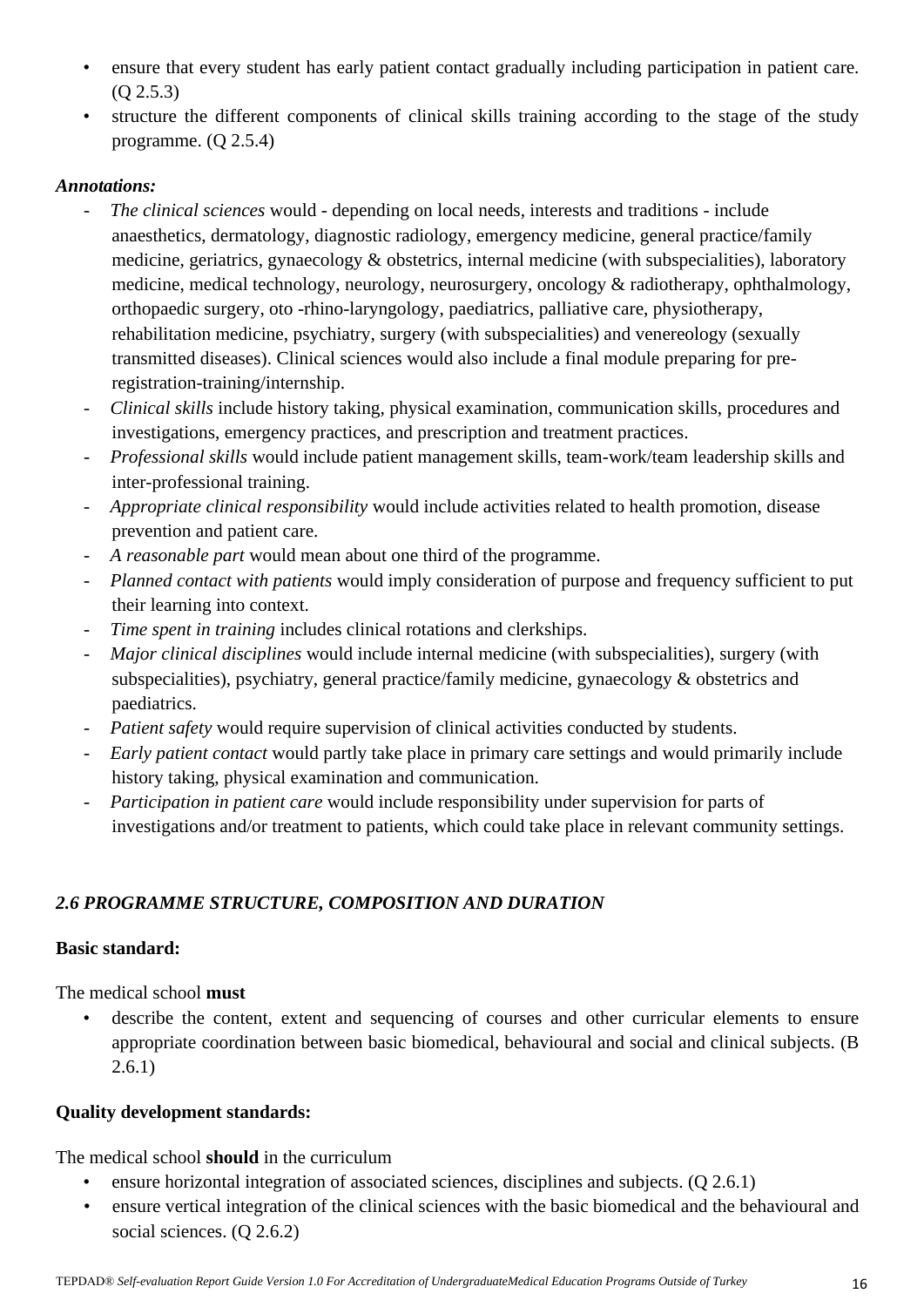- allow optional (elective) content and define the balance between the core and optional content as part of the educational programme. (Q 2.6.3)
- describe the interface with complementary medicine. (Q 2.6.4)

- Examples of *horizontal* (concurrent) *integration* would be integrating basic sciences such as anatomy, biochemistry and physiology or integrating disciplines of medicine and surgery such as medical and surgical gastroenterology or nephrology and urology.
- Examples of *vertical* (sequential) integration would be integrating metabolic disorders and biochemistry or cardiology and cardio-vascular physiology.
- *Core and optional (elective) content* refers to a curriculum model with a combination of compulsory elements and electives or special options.
- *Complementary medicine* would include unorthodox, traditional or alternative practices.

# <span id="page-18-0"></span>*2.7 PROGRAMME MANAGEMENT*

## **Basic standards:**

The medical school **must**

- have a curriculum committee, which under the governance of the academic leadership (the dean) has the responsibility and authority for planning and implementing the curriculum to secure its intended educational outcomes. (B 2.7.1)
- in its curriculum committee ensure representation of staff and students. (B 2.7.2)

## **Quality development standards:**

The medical school **should**

- through its curriculum committee plan and implement innovations in the curriculum.  $(Q 2.7.1)$
- in its curriculum committee include representatives of other stakeholders.  $(Q 2.7.2)$

## *Annotations:*

- *The authority of the curriculum committee* would include authority over specific departmental and subject interests, and the control of the curriculum within existing rules and regulations as defined by the governance structure of the institution and governmental authorities. The curriculum committee would allocate the granted resources for planning and implementing methods of teaching and learning, assessment of students and course evaluation (cf. 8.3).
- *Other stakeholders*, cf. 1.4, annotation

# <span id="page-18-1"></span>*2.8 LINKAGE WITH MEDICAL PRACTICE AND THE HEALTH SECTOR*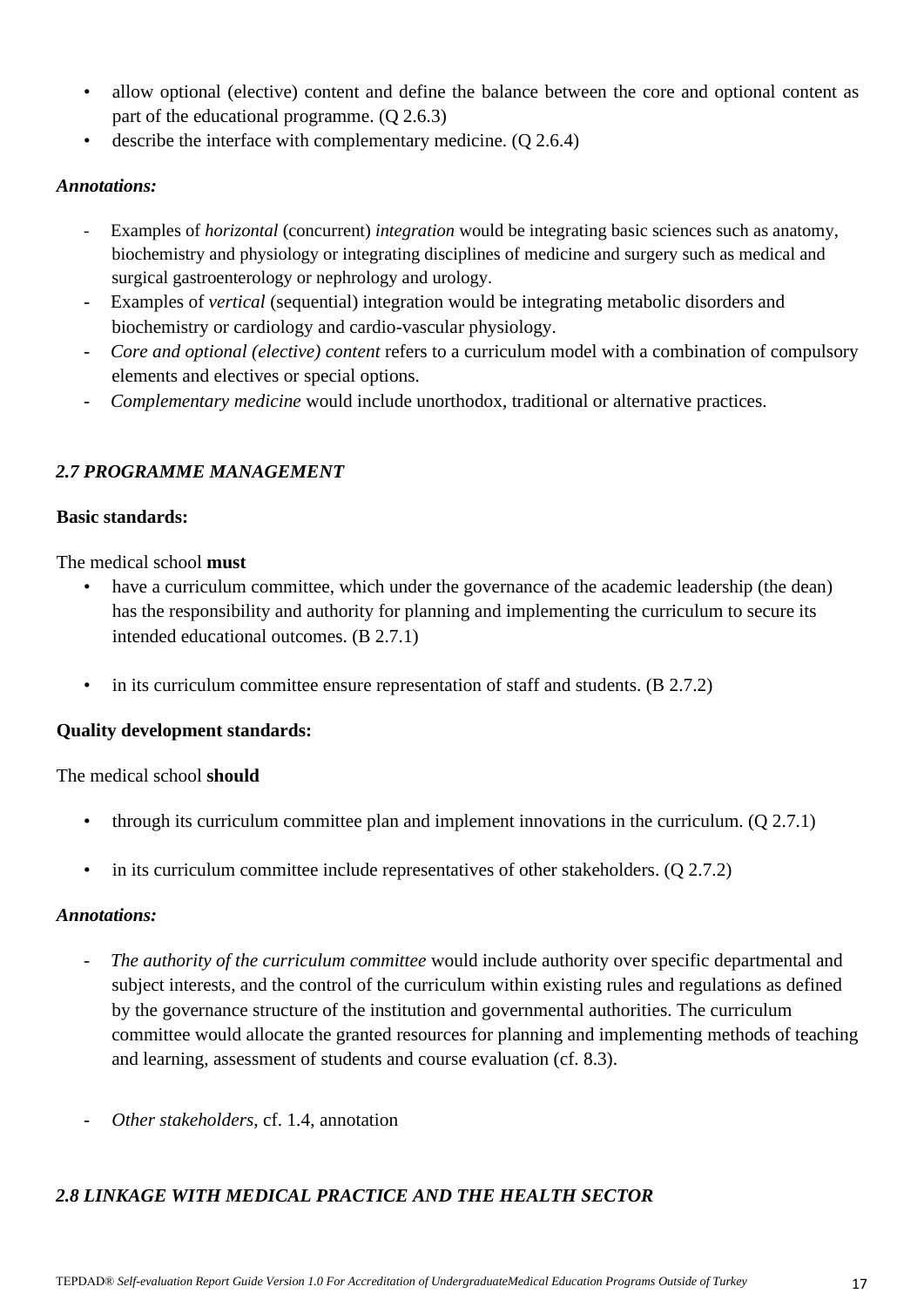#### **Basic standard:**

The medical school **must**

• ensure operational linkage between the educational programme and the subsequent stages of education or practice after graduation. (B 2.8.1)

## **Quality development standards:**

The medical school **should**

- ensure that the curriculum committee
	- $\circ$  seeks input from the environment in which graduates will be expected to work, and modifies the programme accordingly. (Q 2.8.1)
	- o considers programme modification in response to opinions in the community and society. (Q 2.8.2)

#### *Annotations:*

- The *operational linkage* implies identifying health problems and defining required educational outcomes. This requires clear definition and description of the elements of the educational programmes and their interrelations in the various stages of training and practice, paying attention to the local, national, regional and global context. It would include mutual feedback to and from the health sector and participation of teachers and students in activities of the health team. Operational linkage also implies constructive dialogue with potential employers of the graduates as basis for career guidance.
- *Subsequent stages of education* would include postgraduate medical education (pre-registration education, vocational/professional education and specialist/subspecialist or expert education, cf. 1.1, annotation ) and continuing professional development (CPD)/continuing medical education (CME).

- *What are the principles guiding the design of the curriculum and the types of teaching and learning methods actually used to deliver it?*
- *How will curriculum and instructional methods encourage students to take active responsibility for their learning?*
- *Which components of the curriculum inculcate the principles of scientific method and evidence-based medicine and enable analytical and critical thinking?*
- *Which elements of the basic biomedical sciences, the behavioural and social sciences and medical ethics and the clinical sciences are included in the programme?*
- *What policies guide integration (horizontal/vertical and basic/clinical sciences) of the programme?*
- *What mechanisms exist to obtain and make use of feedback from the community and society and what are the results of such feedback?*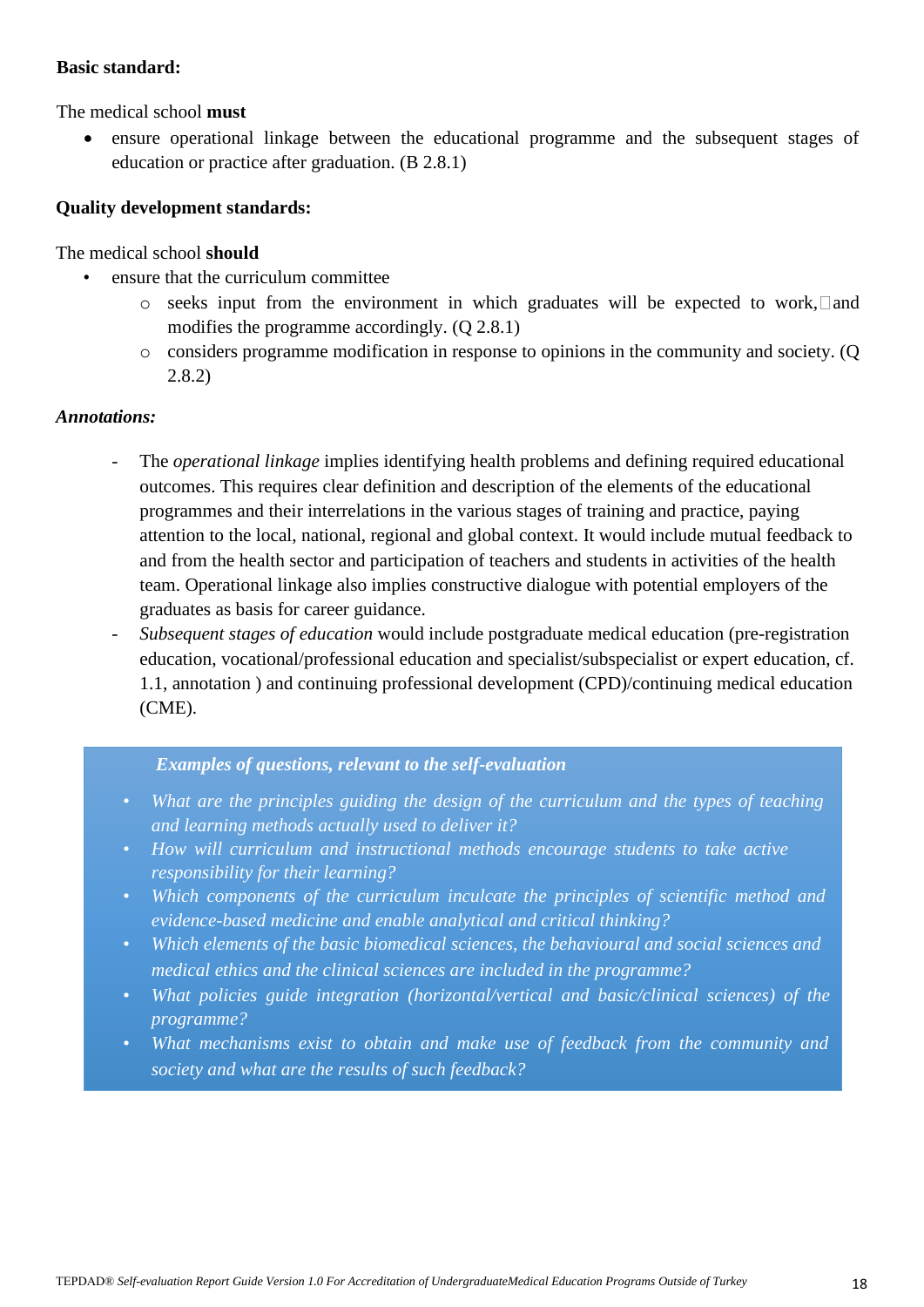## <span id="page-20-1"></span><span id="page-20-0"></span>*3.1.ASSESSMENT METHODS*

#### **Basic standards:**

The medical school **must**

- define, state and publish the principles, methods and practices used for assessment of its students, including the criteria for setting pass marks, grade boundaries and number of allowed retakes. (B 3.1.1)
- ensure that assessments cover knowledge, skills and attitudes. (B 3.1.2)
- use a wide range of assessment methods and formats according to their "assessment utility". (B 3.1.3)
- ensure that methods and results of assessments avoid conflicts of interest. (B 3.1.4)
- ensure that assessments are open to scrutiny by external expertise. (B 3.1.5)
- use a system of appeal of assessment results. (B 3.1.6)

#### **Quality development standards:**

The medical school **should**

- evaluate and document the reliability and validity of assessment methods. (Q 3.1.1)
- incorporate new assessment methods where appropriate. (Q 3.1.2)
- encourage the use of external examiners. (Q 3.1.3)

#### *Annotations:*

- *Assessment methods* used would include consideration of the balance between formative and summative assessment, the number of examinations and other tests, the balance between different types of examinations (written and oral), the use of normative and criterion-referenced judgements, and the use of personal portfolio and log-books and special types of examinations, e.g. objective structured clinical examinations (OSCE) and mini clinical evaluation exercise (MiniCEX). It would also include systems to detect and prevent plagiarism.
- *"Assessment utility"* is a term combining validity, reliability, educational impact, acceptability and efficiency of the assessment methods and formats.
- *Evaluate and document the reliability and validity of assessment methods* would require an appropriate quality assurance process of assessment practices.
- *Use of external examiners* may increase fairness, quality and transparency of assessments.

## <span id="page-20-2"></span>*3.2 RELATION BETWEEN ASSESSMENT AND LEARNING*

#### **Basic standards:**

#### The medical school **must**

- use assessment principles, methods and practices that
	- o are clearly compatible with intended educational outcomes and instructional methods. (B 3.2.1)
	- o ensure that the intended educational outcomes are met by the students. (B 3.2.2)
	- o promote student learning. (B 3.2.3)
	- o provide an appropriate balance of formative and summative assessment to guide both learning and decisions about academic progress. (B 3.2.4)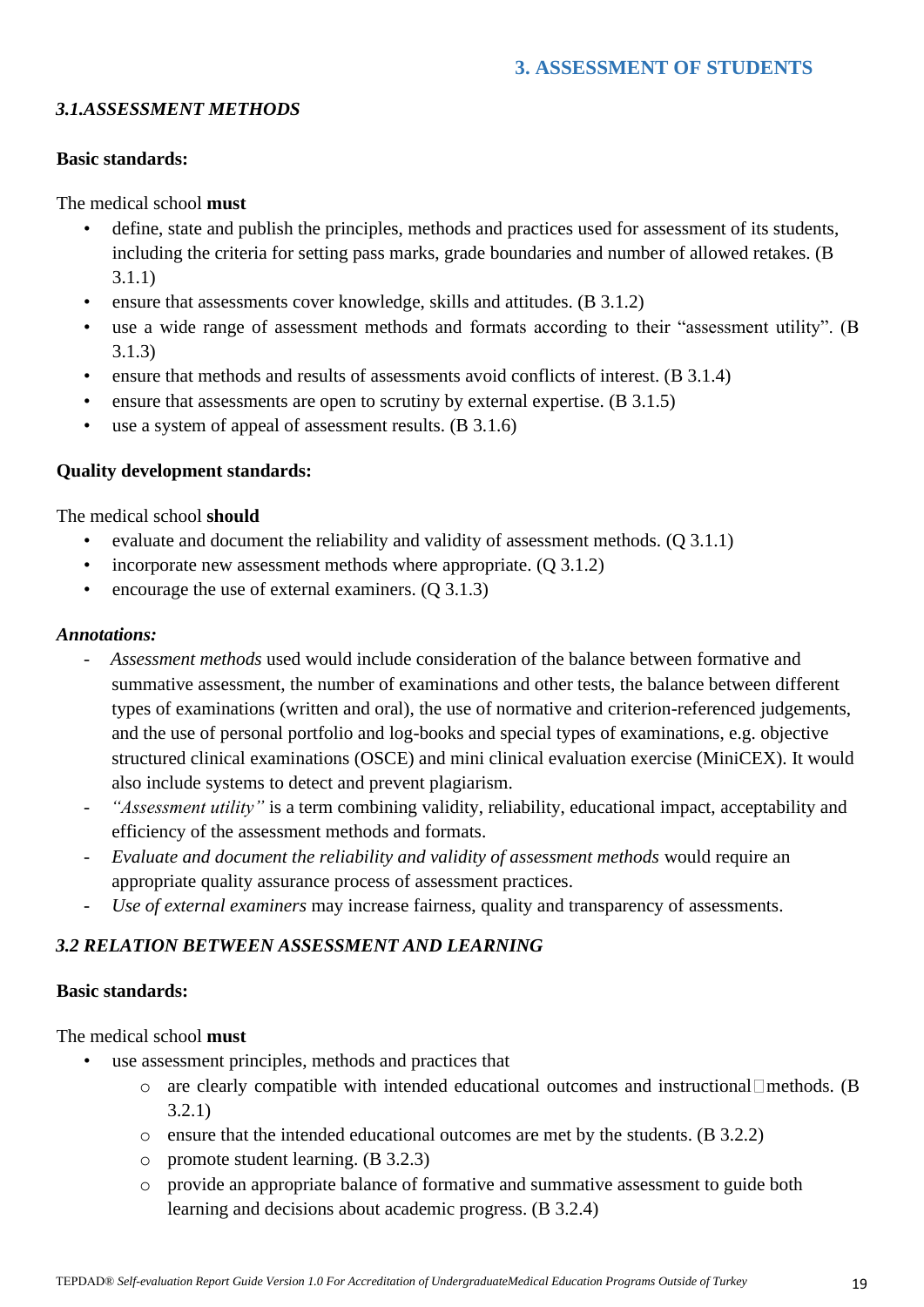## **Quality development standards:**

The medical school **should**

- adjust the number and nature of examinations of curricular elements to encourage both acquisition of the knowledge base and integrated learning. (Q 3.2.1)
- ensure timely, specific, constructive and fair feedback to students on basis of assessment results. (Q 3.2.2)

#### *Annotations:*

- *Assessment principles, methods and practices* refer to assessment of student achievement and would include assessment in all domains: knowledge, skills and attitudes.
- *Decisions about academic progress* would require rules of progression and their relationship to the assessment process.
- *Adjustment of number and nature of examinations* would include consideration of avoiding negative effects on learning. This would also imply avoiding the need for students to learn and recall excessive amounts of information and curriculum overload.
- *Encouragement of integrated learning* would include consideration of using integrated assessment, while ensuring reasonable tests of knowledge of individual disciplines or subject areas.

- *Who is responsible for the assessment policy?*
- *How does the medical school monitor the reliability and validity of assessments?*
- *How are assessment practices made compatible with educational objectives and learning methods?*
- *To which extent is integrated assessment of various curricular elements obtained?*
- *Do assessment methods demonstrate that outcomes are met or not met?*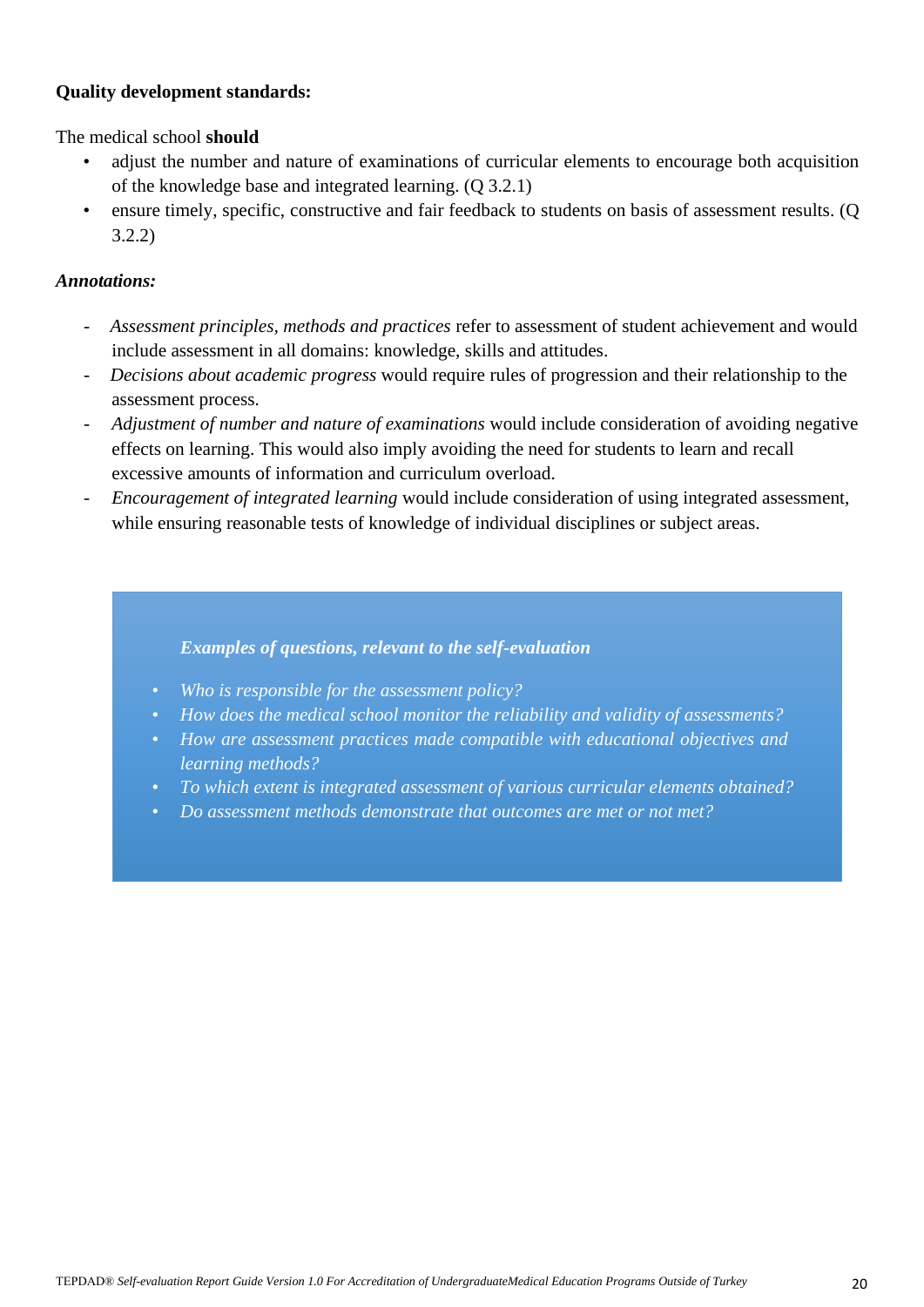## <span id="page-22-1"></span><span id="page-22-0"></span>*4.1. ADMISSION POLICY AND SELECTION*

#### **Basic standards:**

The medical school **must**

- formulate and implement an admission policy based on principles of objectivity, including a clear statement on the process of selection of students. (B 4.1.1)
- have a policy and implement a practice for admission of disabled students. (B 4.1.2)
- have a policy and implement a practice for transfer of students from other national or international programmes and institutions. (B 4.1.3)

## **Quality development standards:**

The medical school **should**

- state the relationship between selection and the mission of the school, the educational programme and desired qualities of graduates. (Q 4.1.1)
- periodically review the admission policy.  $(Q 4.1.2)$
- use a system for appeal of admission decisions.  $(Q 4.1.3)$

- *Admission policy* would imply adherence to possible national regulation as well as adjustments to local circumstances. If the medical school does not control admission policy, it would demonstrate responsibility by explaining relationships and drawing attention to consequences, e.g. imbalance between intake and teaching capacity.
- The *statement on process of selection of students* would include both rationale and methods of selection such as secondary school results, other relevant academic or educational experiences, entrance examinations and interviews, including evaluation of motivation to become doctors. Selection would also take into account the need for variations related to diversity of medical practice.
- *Policy and practice for admission of disabled students* will have to be in accordance with national law and regulations.
- *Transfer of students* would include medical students from other medical schools and students from other study programmes.
- *Periodically review the admission policy* would be based on relevant societal and professional data, to comply with the health needs of the community and society, and would include consideration of intake according to gender, ethnicity and other social requirements (sociocultural and linguistic characteristics of the population), including the potential need of a special recruitment, admission and induction policy for underprivileged students and minorities.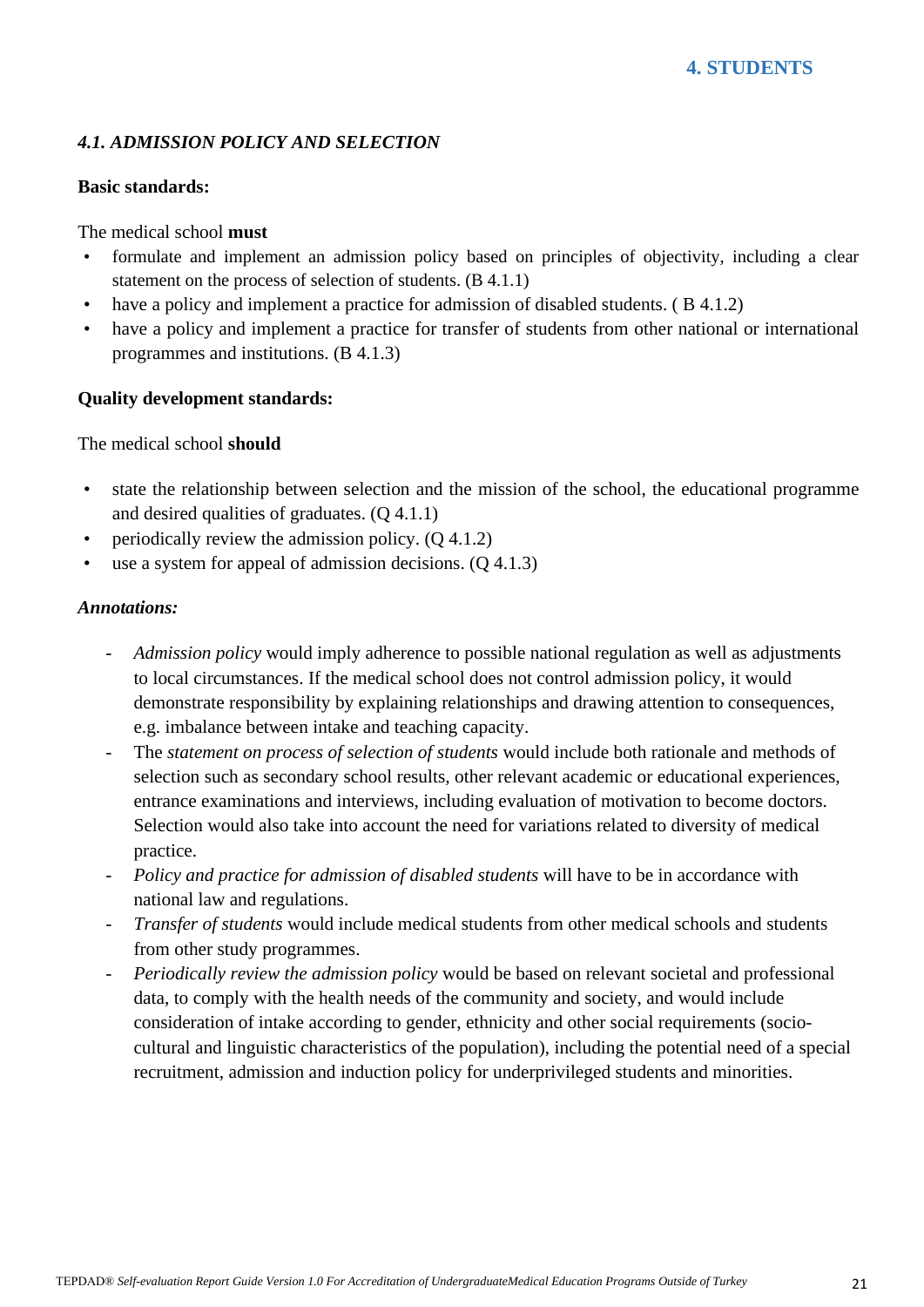#### <span id="page-23-0"></span>*4.2 STUDENT INTAKE*

#### **Basic standard:**

The medical school **must**

define the size of student intake and relate it to its capacity at all stages of the programme. (B 4.2.1)

## **Quality development standard:**

#### The medical school **should**

• periodically review the size and nature of student intake in consultation with other stakeholders and regulate it to meet the health needs of the community and society. (Q 4.2.1)

#### *Annotations:*

- Decisions on *student intake* would imply necessary adjustment to national requirements for medical workforce. If the medical school does not control student intake, it would demonstrate responsibility by explaining relationships and drawing attention to consequences, e.g. imbalance between intake and teaching capacity.
- *Other stakeholders*, cf. 1.4, annotations.
- *The health needs of the community and society* would include consideration of intake according to gender, ethnicity and other social requirements (socio-cultural and linguistic characteristics of the population), including the potential need of a special recruitment, admission and induction policy for underprivileged students and minorities. Forecasting the health needs of the community and society for trained physicians includes estimation of various market and demographic forces as well as the scientific development and migration patterns of physicians.

# <span id="page-23-1"></span>*4.3 STUDENT COUNSELLING AND SUPPORT*

#### **Basic standards:**

The medical school and/or the university **must**

- have a system for academic counselling of its student population. (B 4.3.1)
- offer a programme of student support, addressing social, financial and personal needs. (B 4.3.2)
- allocate resources for student support. (B 4.3.3)
- ensure confidentiality in relation to counselling and support. (B 4.3.4)

#### **Quality development standards:**

- provide academic counselling that
	- $\circ$  is based on monitoring of student progress.  $\Box$  (Q 4.3.1)
	- $\circ$  includes career guidance and planning. (O 4.3.2)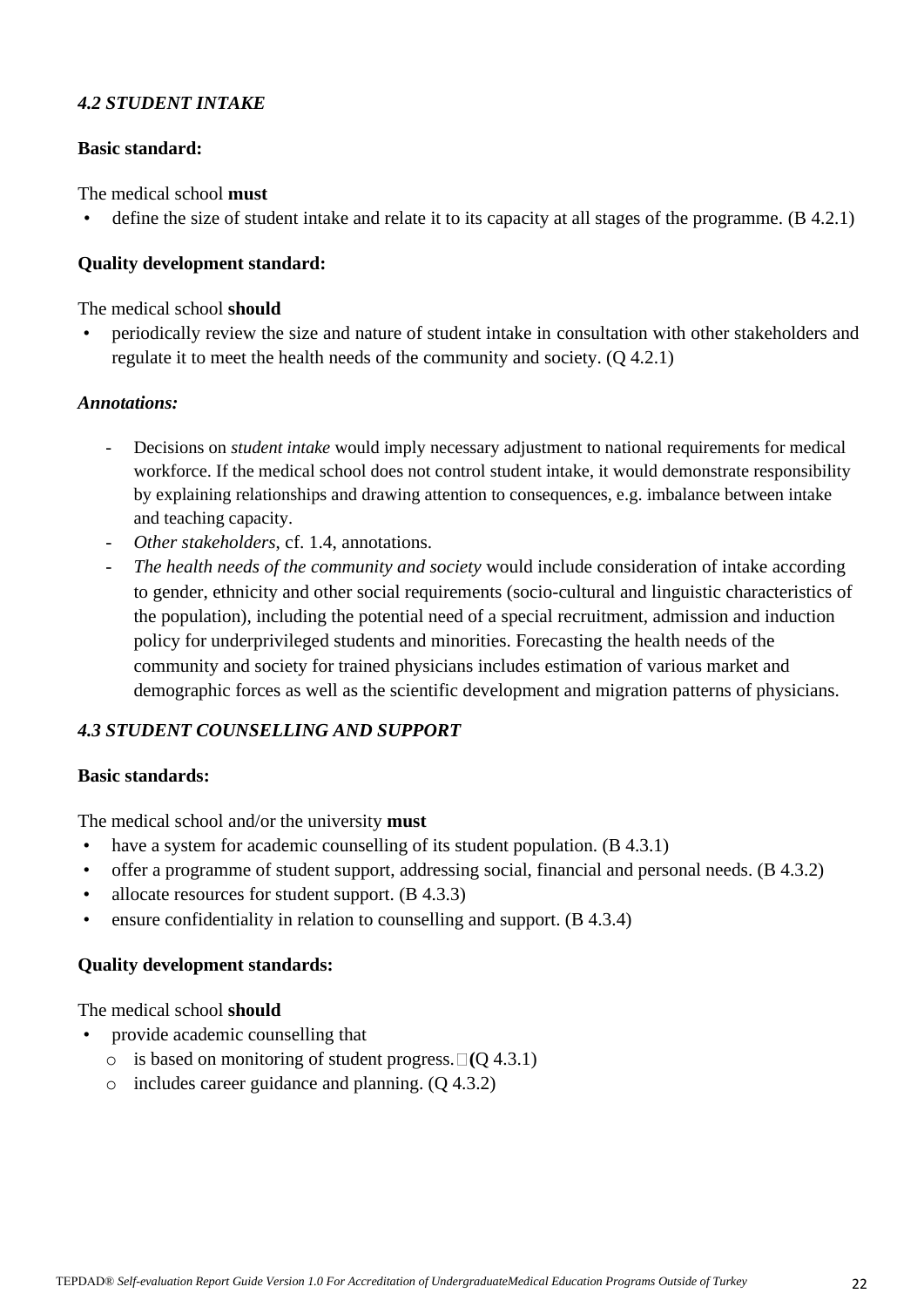- *Academic counselling* would include questions related to choice of electives, residence preparation and career guidance. Organisation of the counselling would include appointing academic mentors for individual students or small groups of students.
- *Addressing social, financial and personal needs* would mean professional support in relation to social and personal problems and events, health problems and financial matters, and would include access to health clinics, immunisation programmes and health/disability insurance as well as financial aid services in forms of bursaries, scholarships and loans.

# <span id="page-24-0"></span>*4.4 STUDENT REPRESENTATION*

## **Basic standards:**

The medical school **must**

- formulate and implement a policy on student representation and appropriate participation in
	- o mission statement. (B 4.4.1)
	- o design of the programme. (B 4.4.2)
	- o management of the programme.  $(B 4.4.3)$
	- o evaluation of the programme. (B 4.4.4)
	- o other matters relevant to students. (B 4.4.5)

## **Quality development standard:**

#### The medical school **should**

• encourage and facilitate student activities and student organisations. (Q 4.4.1)

#### *Annotations:*

- *Student representation* would include student self governance and representation on the curriculum committee, other educational committees, scientific and other relevant bodies as well as social activities and local health care projects (cf. B 2.7.2).
- To *facilitate student activities* would include consideration of providing technical and financial support to student organisations.

- *What are the academic criteria for admission to the medical course?*
- *What body is responsible for the selection policy and what methods are used?*
- *How is the intake of students determined in relation to the capacity of the medical school?*
- *What counselling services are available for students in the medical school?*
- *What is the medical school's policy on student contribution to curriculum matters?*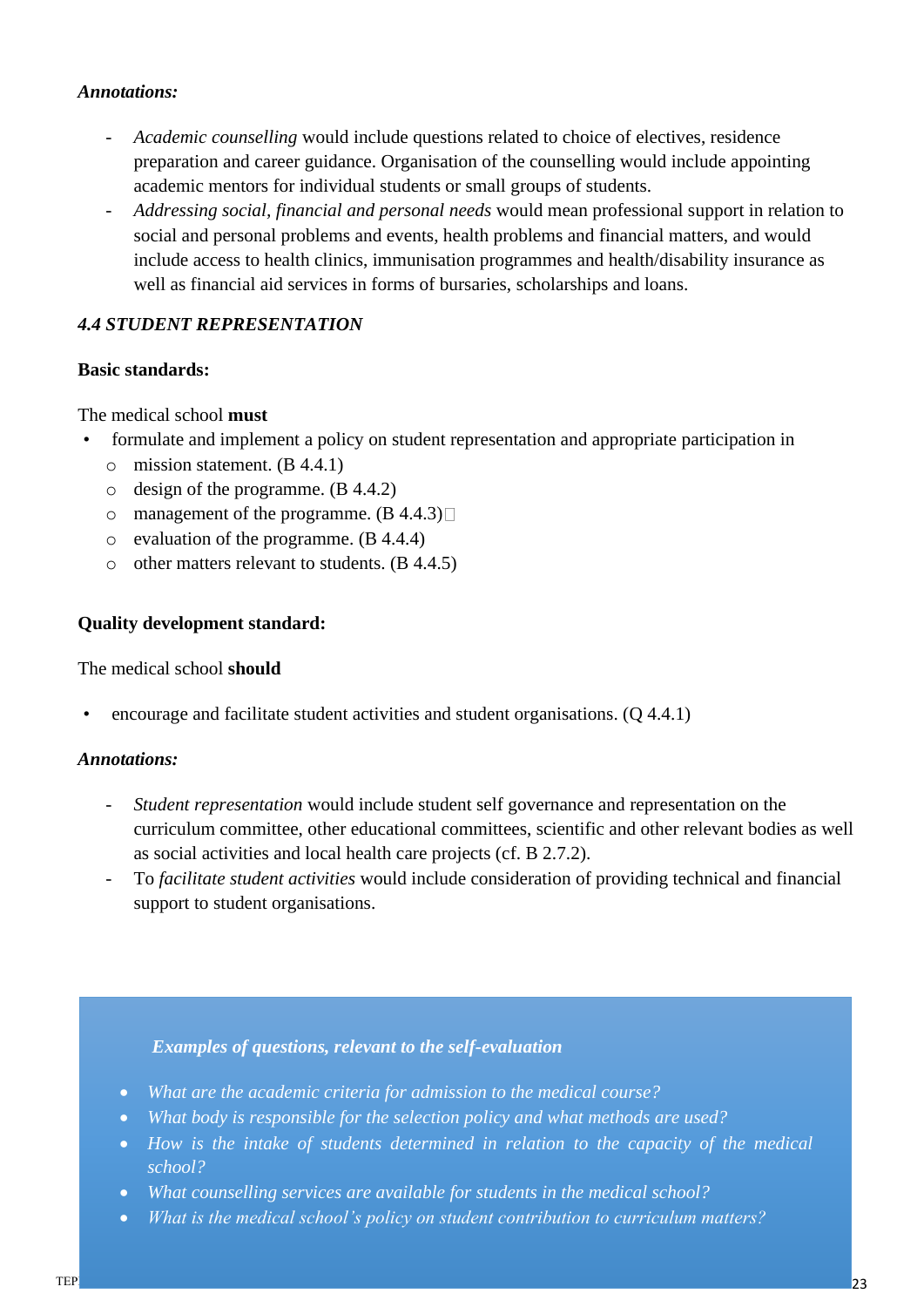# <span id="page-25-1"></span><span id="page-25-0"></span>*5.1. RECRUITMENT AND SELECTION POLICY*

## **Basic standards:**

## The medical school **must**

- formulate and implement a staff recruitment and selection policy which
	- o outline the type, responsibilities and balance of the academic staff/faculty of the basic biomedical sciences, the behavioural and social sciences and the clinical sciences required to deliver the curriculum adequately, including the balance between medical and non-medical academic staff, the balance between full-time and part-time academic staff, and the balance between academic and non-academic staff. (B 5.1.1)
	- o address criteria for scientific, educational and clinical merit, including the balance between teaching, research and service functions. (B 5.1.2)
	- $\circ$  specify and monitor the responsibilities of its academic staff/faculty of the Dasic biomedical sciences, the behavioural and social sciences and the clinical sciences. (B 5.1.3)

## **Quality development standards:**

The medical school **should**

- in its policy for staff recruitment and selection take into account criteria such as
	- $\circ$  relationship to its mission, including significant local issues. (Q 5.1.1)
	- o economic considerations. (Q 5.1.2)

- The *staff recruitment and selection policy* would include ensuring a sufficient number of highly qualified basic biomedical scientists, behavioural and social scientists and clinicians to deliver the curriculum and a sufficient number of high quality researchers in relevant disciplines or subjects.
- *Balance of academic staff/faculty* would include staff with joint responsibilities in the basic biomedical, the behavioural and social and clinical sciences in the university and health care facilities, and teachers with dual appointments.
- *Balance between medical and non-medical staff* would imply consideration of sufficient medical orientation of the qualifications of non-medically educated staff.
- *Merit* would be measured by formal qualifications, professional experience, research output, teaching awards and peer recognition.
- *Service functions* would include clinical duties in the health care delivery system, as well as participation in governance and management.
- *Significant local issues* would include gender, ethnicity, religion, language and other items of relevance to the school and the curriculum.
- *Economic considerations* would include taking into account institutional conditions for staff funding and efficient use of resources.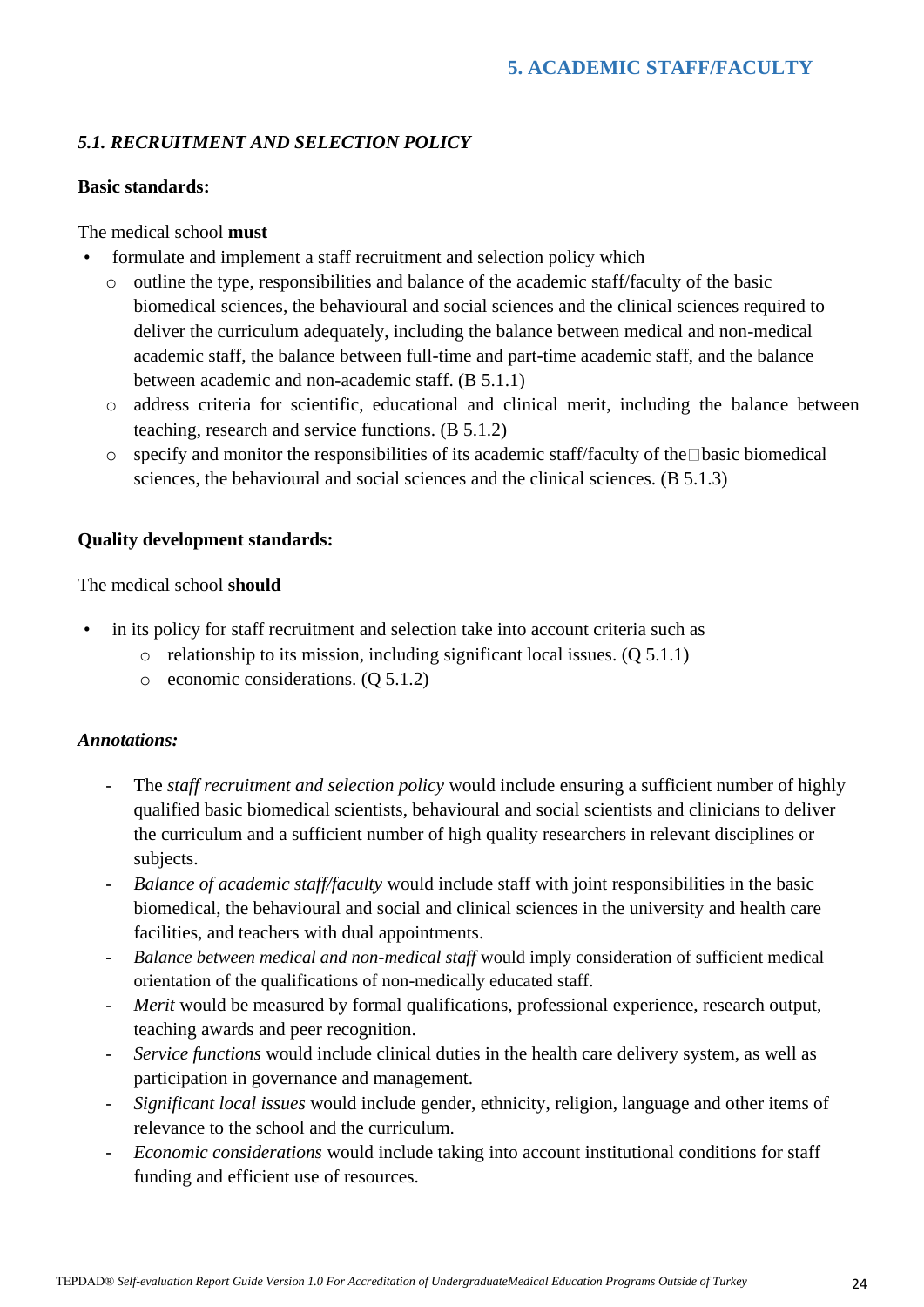## <span id="page-26-0"></span>*5.2 STAFF ACTIVITY AND STAFF DEVELOPMENT*

#### **Basic standards:**

#### The medical school **must**

- formulate and implement a staff activity and development policy which
	- o allow a balance of capacity between teaching, research and service functions.(B 5.2.1)
	- o ensure recognition of meritorious academic activities, with appropriate emphasis on teaching, research and service qualifications. (B 5.2.2)
	- o ensure that clinical service functions and research are used in teaching and learning. (B 5.2.3)
	- $\circ$  ensure sufficient knowledge by individual staff members of the total curriculum. (B 5.2.4)
	- o include teacher training, development, support and appraisal. (B 5.2.5)

#### **Quality development standards:**

#### The medical school **should**

- take into account teacher-student ratios relevant to the various curricular components. (Q 5.2.1)
- design and implement a staff promotion policy. (Q 5.2.2)

#### *Annotations:*

- The *balance of capacity between teaching, research and service functions* would include provision of protected time for each function, taking into account the needs of the medical school and professional qualifications of the teachers.
- *Recognition of meritorious academic activities* would be through rewards, promotion and/or remuneration.
- *Sufficient knowledge of the total curriculum* would include knowledge about instructional/learning methods and overall curriculum content in other disciplines and subject areas with the purpose of fostering cooperation and integration.
- *Teacher training, development, support and appraisal* would involve all teachers, not only new teachers, and also include teachers employed by hospitals and clinics.

- <span id="page-26-1"></span>• *What policies does the the medical school have for ensuring that the staffing profile matches the range and balance of teaching skills required to deliver the curriculum?*
- *What is the medical school's policy for ensuring that teaching, research and service contributions of staff members are appropriately recognised and rewarded?*
- *How are teacher-student ratios, relevant to the various curricular components, taken into consideration?*
- *What staff development programmes exist or are proposed to enable teachers to upgrade their skills and to obtain appraisals of their teaching performance?*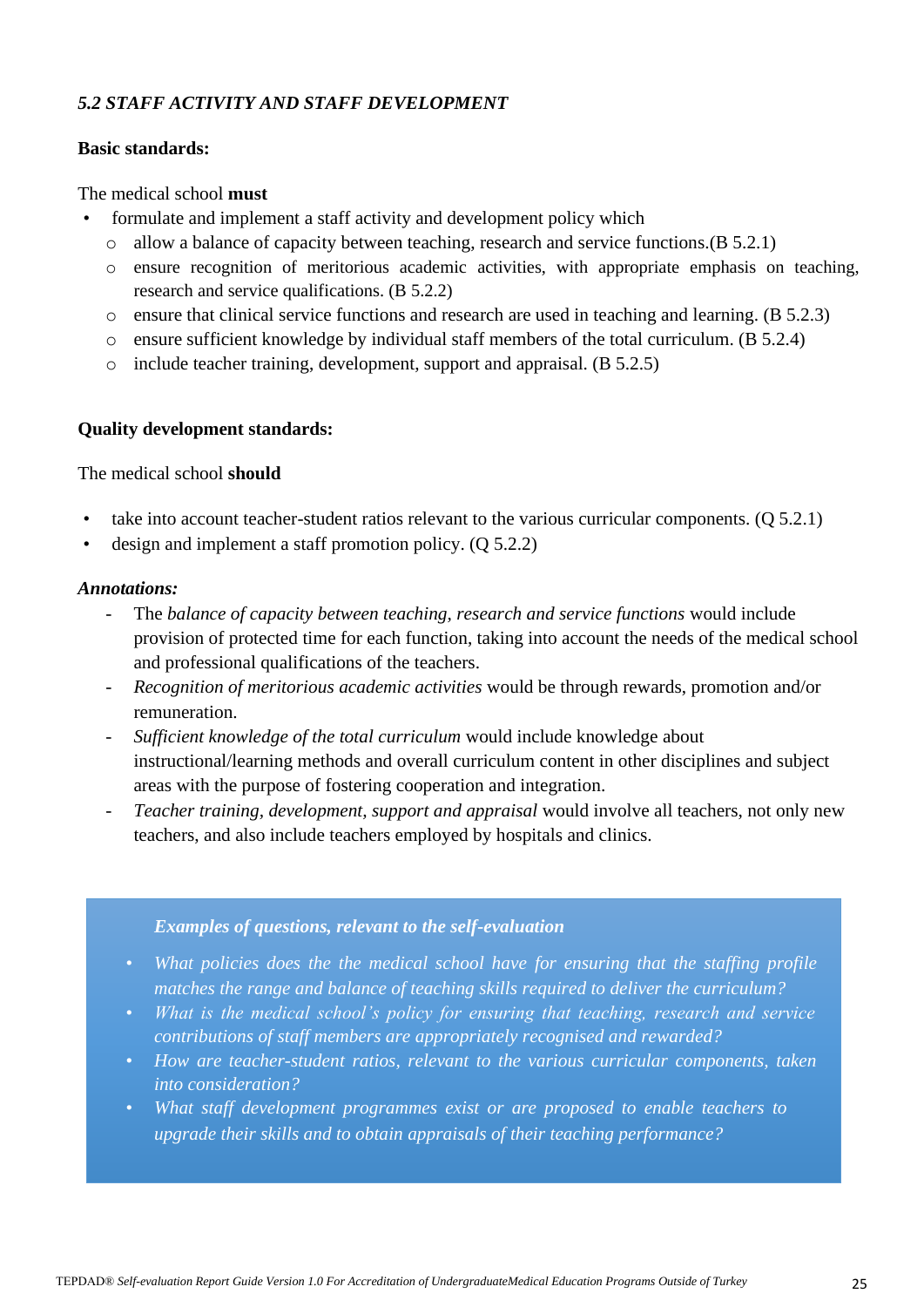# <span id="page-27-0"></span>*6.1.PHYSICAL FACILITIES*

#### **Basic standards:**

The medical school **must**

- have sufficient physical facilities for staff and students to ensure that the curriculum can be delivered adequately. (B 6.1.1)
- ensure a learning environment, which is safe for staff, students, patients and their relatives. (B 6.1.2)

#### **Quality development standard:**

The medical school **should**

• improve the learning environment by regularly updating and modifying or extending the physical facilities to match developments in educational practices. (Q 6.1.1)

#### *Annotations:*

- *Physical facilities* would include lecture halls, class, group and tutorial rooms, teaching and research laboratories, clinical skills laboratories, offices, libraries, information technology facilities and student amenities such as adequate study space, lounges, transportation facilities, catering, student housing, on-call accommodation, personal storage lockers, sports and recreational facilities.
- *A safe learning environment* would include provision of necessary information and protection from harmful substances, specimens and organisms, laboratory safety regulations and safety equipment.

## <span id="page-27-1"></span>*6.2 CLINICAL TRAINING RESOURCES*

#### **Basic standards:**

The medical school **must**

- ensure necessary resources for giving the students adequate clinical experience, including sufficient
	- o number and categories of patients. (B 6.2.1)
	- o clinical training facilities. (B 6.2.2)
	- o supervision of their clinical practice. (B 6.2.3)

#### **Quality development standard:**

The medical school **should**

• evaluate, adapt and improve the facilities for clinical training to meet the needs of the population it serves. (Q 6.2.1)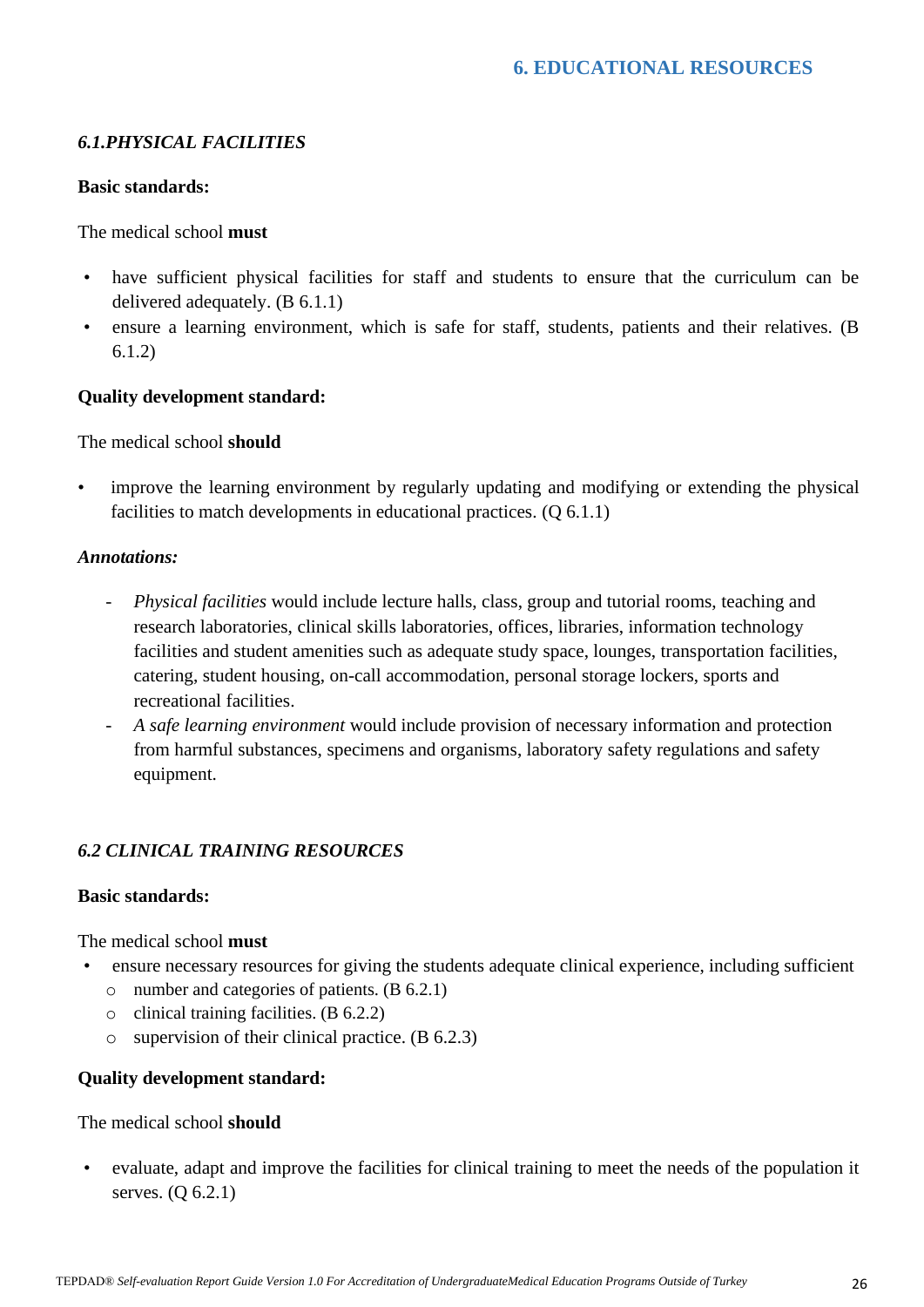- *Patients* may include validated simulation using standardised patients or other techniques, where appropriate, to complement, but not substitute clinical training.
- *Clinical training facilities* would include hospitals (adequate mix of primary, secondary and tertiary), sufficient patient wards and diagnostic departments,laboratories, ambulatory services (including primary care), clinics, primary health care settings, health care centres and other community health care settings as well as skills laboratories, allowing clinical training to be organised using an appropriate mix of clinical settings and rotations throughout all main disciplines.
- *Evaluate* would include evaluation of appropriateness and quality for medical training programmes in terms of settings, equipment and number and categories of patients, as well as health practices, supervision and administration.

## <span id="page-28-0"></span>*6.3 INFORMATION TECHNOLOGY*

#### **Basic standards:**

The medical school **must**

- formulate and implement a policy which addresses effective and ethical use and evaluation of appropriate information and communication technology. (B 6.3.1)
- ensure access to web-based or other electronic media. (B 6.3.2.)

#### **Quality development standards:**

The medical school **should**

- enable teachers and students to use existing and exploit appropriate new information and communication technology for
	- o independent learning. (Q 6.3.1)
	- $\circ$  accessing information. (Q 6.3.2)
	- o managing patients. (Q 6.3.3)
	- o working in health care delivery systems. (Q 6.3.4)
	- o optimise student access to relevant patient data and health care information systems. (Q 6.3.5)

- *Effective and ethical use of information and communication technology* would include use of computers, cell/mobile telephones, internal and external networks and other means as well as coordination with library services. The policy would include common access to all educational items through a learning management system. Information and communication technology would be useful for preparing students for evidence-based medicine and life-long learning through continuing professional development (CPD).
- *Ethical use* refers to the challenges for both physician and patient privacy and confidentiality following the advancement of technology in medical education and health care. Appropriate safeguards would be included in relevant policy to promote the safety of physicians and patients while empowering them to use new tools.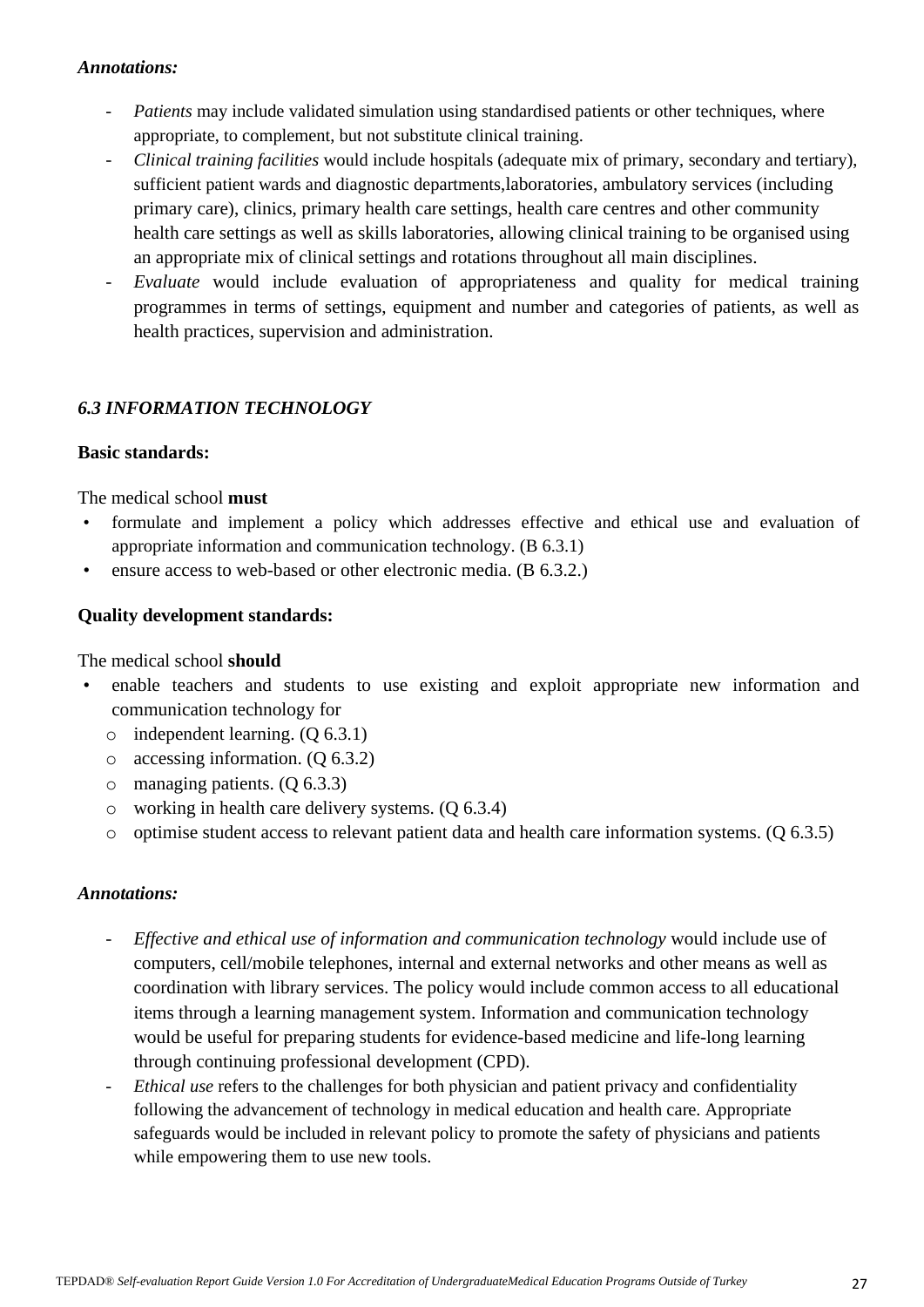# <span id="page-29-0"></span>*6.4 MEDICAL RESEARCH AND SCHOLARSHIP*

## **Basic standards:**

The medical school **must**

- use medical research and scholarship as a basis for the educational curriculum. (B 6.4.1)
- formulate and implement a policy that fosters the relationship between medical research and education. (B 6.4.2)
- describe the research facilities and priorities at the institution. (B 6.4.3)

#### **Quality development standards:**

The medical school **should**

- ensure that interaction between medical research and education
	- o influences current teaching. (Q 6.4.1)
	- $\circ$  encourages and prepares students to engage in medical research and development. (Q 6.4.2)

#### *Annotation:*

- *Medical research and scholarship* encompasses scientific research in basic biomedical, clinical, behavioural and social sciences. Medical scholarship means the academic attainment of advanced medical knowledge and inquiry.
- The medical research basis of the curriculum would be ensured by research activities within the medical school itself or its affiliated institutions and/or by the scholarship and scientific competencies of the teaching staff*.*
- Influences on current teaching would facilitate learning of scientific methods and evidence-based medicine (cf. 2.2).

# <span id="page-29-1"></span>*6.5 EDUCATIONAL EXPERTISE*

#### **Basic standards:**

The medical school **must**

- have access to educational expertise where required. (B 6.5.1)
- formulate and implement a policy on the use of educational expertise in  $\Box \Box$  curriculum development. (B 6.5.2)
	- o development of teaching and assessment methods. (B 6.5.3)

## **Quality development standards:**

- demonstrate evidence of the use of in-house or external educational expertise in staff development. (Q 6.5.1)
- pay attention to current expertise in educational evaluation and in research in the discipline of medical education. (Q 6.5.2)
- allow staff to pursue educational research interest.  $(Q 6.5.3)$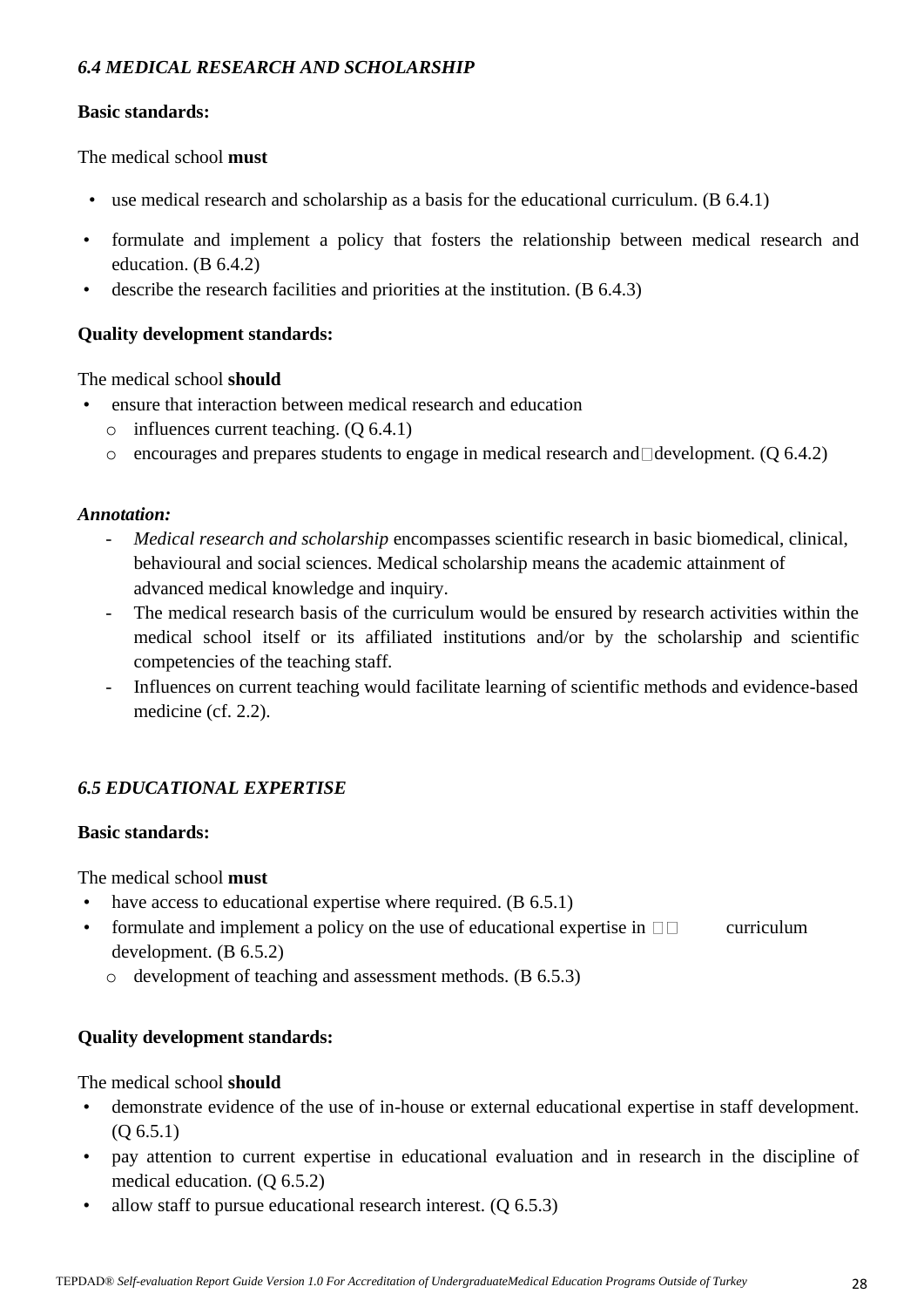- *Educational expertise* would deal with processes, practice and problems of medical education and would include medical doctors with research experience in medical education, educational psychologists and sociologists. It can be provided by an education development unit or a team of interested and experienced teachers at the institution or be acquired from another national or international institution.
- *Research in the discipline of medical education* investigates theoretical*,* practical and social issues in medical education.

# <span id="page-30-0"></span>*6.6 EDUCATIONAL EXCHANGES*

#### **Basic standards:**

The medical school **must**

- formulate and implement a policy for
	- $\circ$  national and international collaboration with other educational institutions, including staff and student mobility. (B 6.6.1)
	- o transfer of educational credits. (B 6.6.2)

#### **Quality development standards:**

The medical school **should**

- facilitate regional and international exchange of staff and students by providing appropriate resources.  $(Q 6.6.1)$
- ensure that exchange is purposefully organised, taking into account the needs of staff and students, and respecting ethical principles. (Q 6.6.2)

- *Other educational institutions* would include other medical schools as well as other faculties and institutions for health education, such as schools for public health, dentistry, pharmacy and veterinary medicine.
- A *policy for transfer of educational credits* would imply consideration of limits to the proportion of the study programme which can be transferred from other institutions. Transfer of educational credits would be facilitated by establishing agreements on mutual recognition of educational elements and through active programme coordination between medical schools. It would also be facilitated by use of a transparent system of credit units and by flexible interpretation of course requirements.
- Staff would include academic, administrative and technical staff.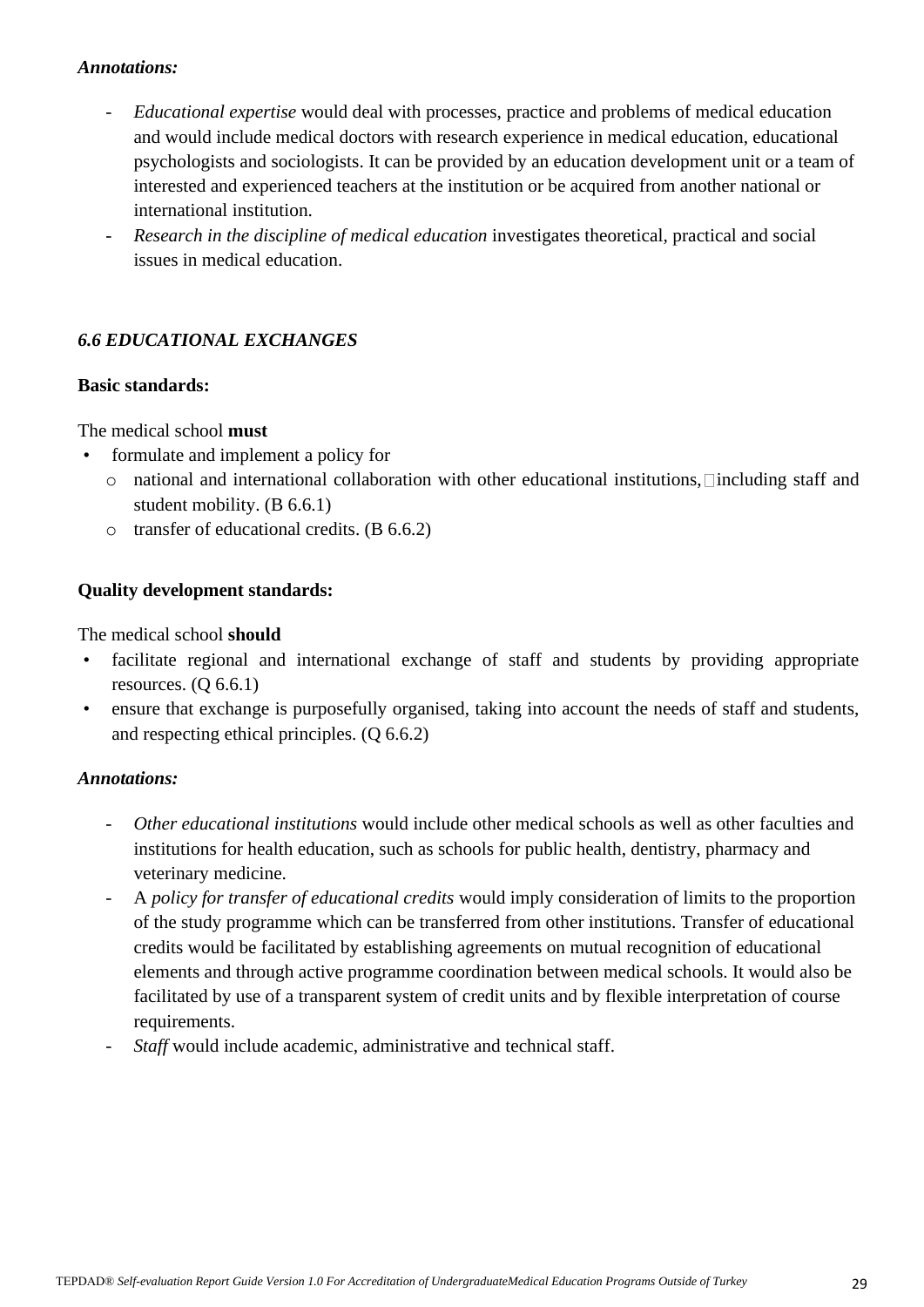- *How does the medical school review the adequacy of the educational resources and what is the result of this review?*
- *How does the medical school review the adequacy of the facilities and patients available for clinical teaching and what is the result of this review?*
- *What policy does the medical school have for the use of information and communication technology?*
- *Does the medical school have access to an expert medical education unit or other educational expertise?*
- What policy does the medical school have for collaborating with other *educational institutions?*
- *How does the medical school analyse performance of cohorts of students and graduates and what are the results of such analyses in relation to mission and intended outcomes?*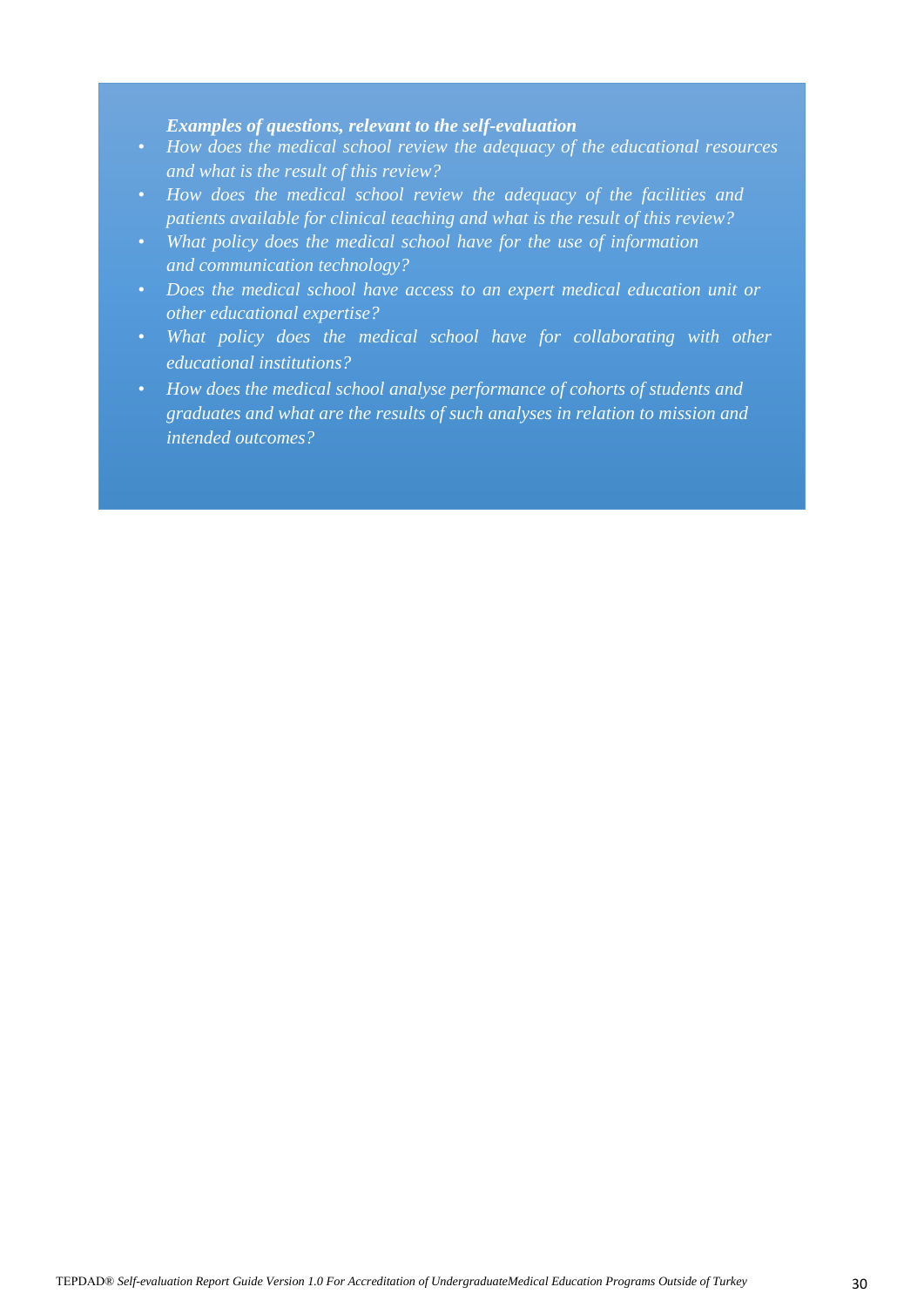# <span id="page-32-1"></span><span id="page-32-0"></span>*7.1 MECHANISMS FOR PROGRAMME MONITORING AND EVALUATION*

#### **Basic standards:**

#### The medical school **must**

- have a programme of routine curriculum monitoring of processes and outcomes. (B 7.1.1)
- establish and apply a mechanism for programme evaluation that
	- $\circ$  addresses the curriculum and its main components. (B 7.1.2)
	- o addresses student progress. (B 7.1.3)
	- o identifies and addresses concerns. (B 7.1.4)
- ensure that relevant results of evaluation influence the curriculum. (B 7.1.5)

#### **Quality development standards:**

#### The medical school **should**

- periodically evaluate the programme by comprehensively addressing
	- $\circ$  the context of the educational process. (Q 7.1.1)
	- $\circ$  the specific components of the curriculum. (Q 7.1.2)
	- o the long-term acquired outcomes. (Q 7.1.3)
	- $\circ$  its social accountability (Q 7.1.4)

- *Programme monitoring* would imply the routine collection of data about key aspects of the curriculum for the purpose of ensuring that the educational process is on track and for identifying any areas in need of intervention. The collection of data is often part of the administrative procedures in connection with admission of students, assessment and graduation.
- *Programme evaluation* is the process of systematic gathering of information to judge the effectiveness and adequacy of the institution and its programme. It would imply the use of reliable and valid methods of data collection and analysis for the purpose of demonstrating the qualities of the educational programme or core aspects of the programme in relation to the mission and the curriculum, including the intended educational outcomes. Involvement of external reviewers from other institutions and experts in medical education would further broaden the base of experience for quality improvement of medical education at the institution.
- *Main components of the curriculum* would include the curriculum model
- (cf. B 2.1.1), curriculum structure, composition and duration (cf. 2.6) and the use of core and optional parts (cf. Q 2.6.3).
- *Identified concerns* would include insufficient fulfilment of intended educational outcomes. It would use measures of and information about educational outcomes, including identified weaknesses and problems, as feedback for interventions and plans for corrective action, programme development and curricular improvements; this requires safe and supporting environment for feedback by teachers and students.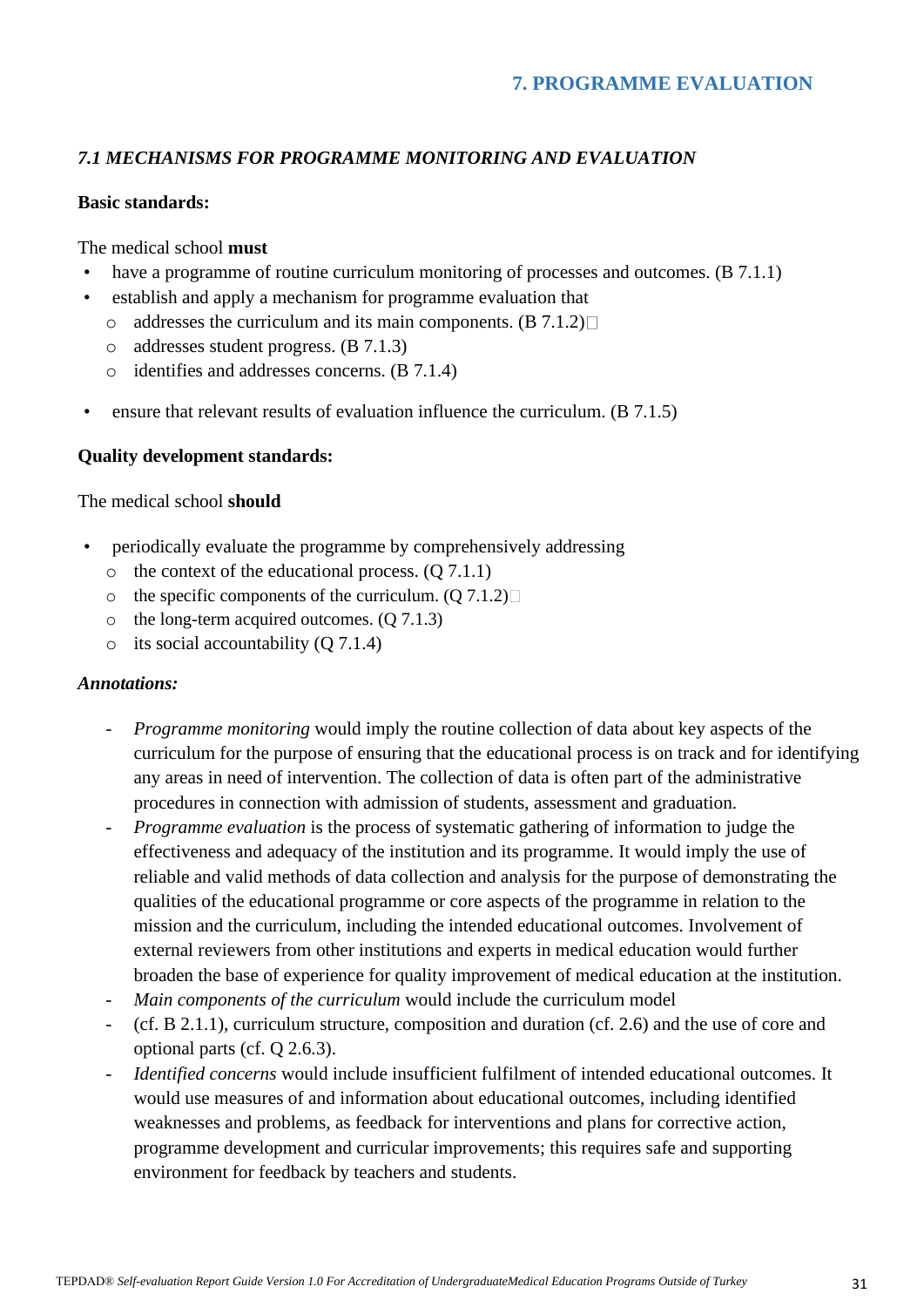- *The context of the educational process* would include the organisation and resources as well as the learning environment and culture of the medical school.
- *Specific components of the curriculum* would include course description, teaching and learning methods, clinical rotations and assessment methods.
- *Social accountability,*cf. 1.1, annotation.

# <span id="page-33-0"></span>*7.2 TEACHER AND STUDENT FEEDBACK*

## **Basic standard:**

The medical school **must**

systematically seek, analyse and respond to teacher and student feedback. (B 7.2.1)

## **Quality development standard:**

The medical school **should**

use feedback results for programme development.  $(Q 7.2.1)$ 

#### *Annotation:*

- *Feedback* would include students' reports and other information about the processes and products of the educational programmes. It would also include information about malpractice or inappropriate conduct by teachers or students with or without legal consequences.

# <span id="page-33-1"></span>*7.3 PERFORMANCE OF STUDENTS AND GRADUATES*

## **Basic standards:**

The medical school **must**

- analyse performance of cohorts of students and graduates in relation to  $\Box \Box$  mission and intended educational outcomes. (B 7.3.1)
	- o curriculum. (B 7.3.2)
	- o provision of resources. (B 7.3.3)

## **Quality development standards:**

- analyse performance of cohorts of students and graduates in relation to student  $\square \square$ background and conditions. (Q 7.3.1)
	- o entrance qualifications. (Q 7.3.2)
- use the analysis of student performance to provide feedback to the committees responsible for
	- o student selection. (Q 7.3.3)
	- $\circ$  curriculum planning. (Q 7.3.4) $\Box$
	- o student counselling. (Q 7.3.5)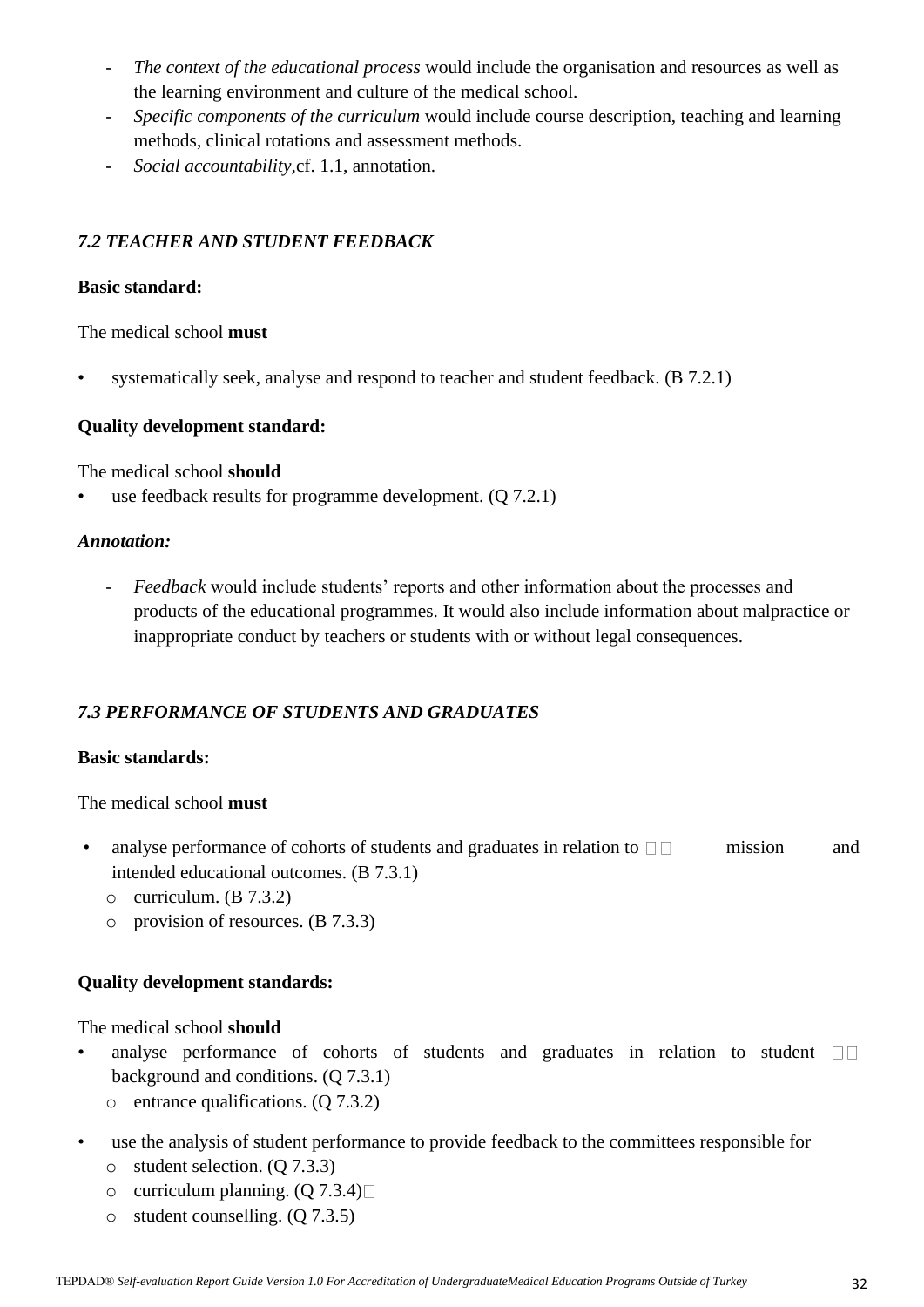- Measures and analysis of *performance of cohorts of students* would include information about actual study duration, examination scores, pass and failure rates, success and dropout rates and reasons, student reports about conditions in their courses, as well as time spent by them on areas of special interest, including optional components. It would also include interviews of students frequently repeating courses, and exit interviews with students who leave the programme.
- Measures of *performance of cohorts of graduates* would include information on results at national license examinations, career choice and postgraduate performance, and would, while avoiding the risk of programme uniformity, provide a basis for curriculum improvement.
- *Student background and conditions* would include social, economic and cultural circumstances.

#### <span id="page-34-0"></span>*7.4 INVOLVEMENT OF STAKEHOLDERS*

#### **Basic standard:**

#### The medical school **must**

• in its programme monitoring and evaluation activities involve its principal stakeholders. (B 7.4.1)

#### **Quality development standards:**

The medical school **should**

- for other stakeholders
	- $\circ$  allow access to results of course and programme evaluation. (Q 7.4.1)
	- o seek their feedback on the performance of graduates. (Q 7.4.2)
	- o seek their feedback on the curriculum. (Q 7.4.3)

#### *Annotations:*

- *Principal stakeholders*, cf. 1.4, annotation.
- *Other stakeholders*, cf. 1.4, annotation.

- *How does the medical school evaluate its programme?*
- *How does the medical school analyse and use the opinions of staff and students about its educational programme and what is the result of this analysis?*
- *How are the principle stakeholders within the medical school involved in programme evaluation?*
- *To what extent is a wider range of stakeholders involved in the evaluation and development of the programme?*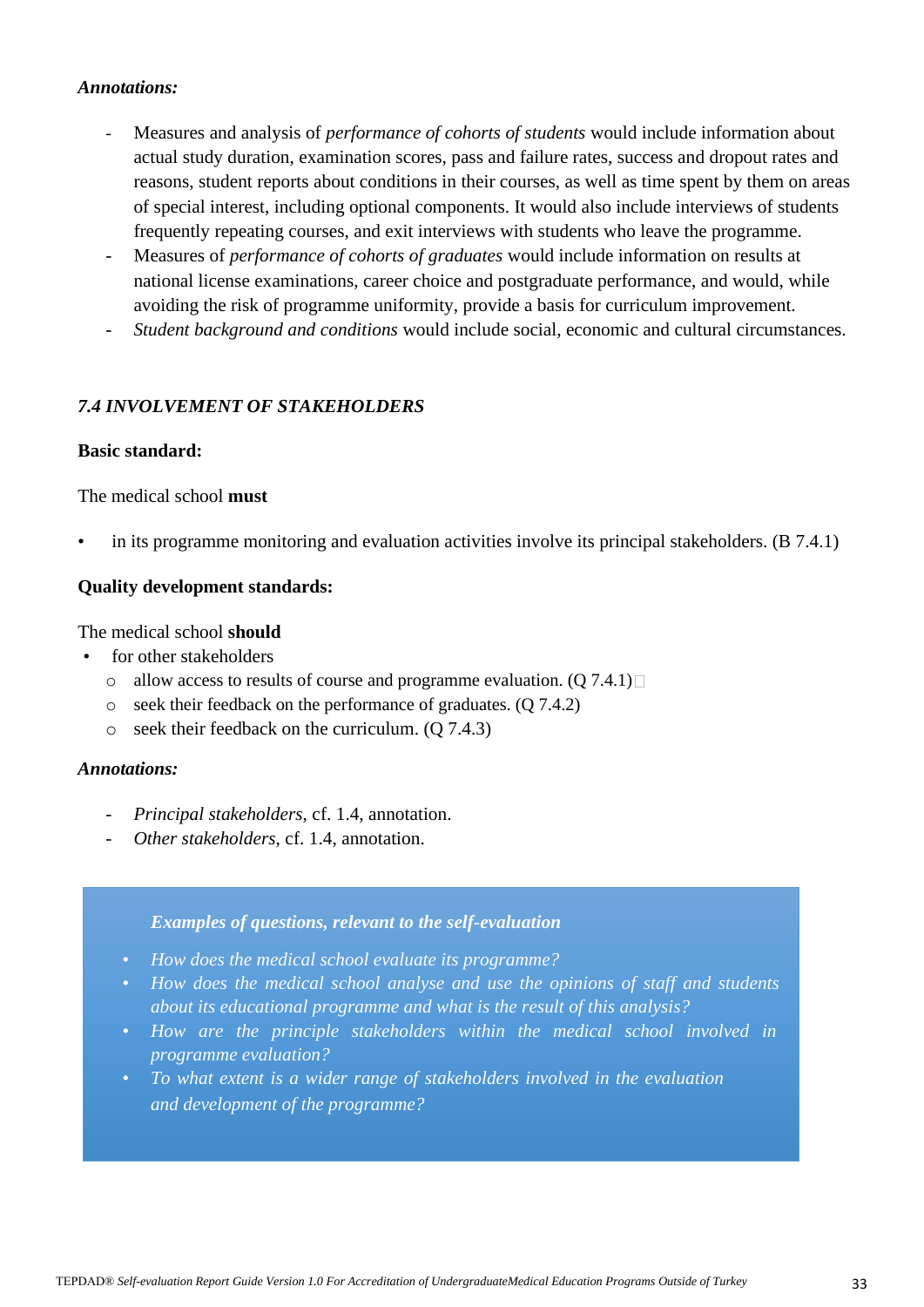# **8. GOVERNANCE AND ADMINISTRATION**

## <span id="page-35-1"></span><span id="page-35-0"></span>*8.1. GOVERNANCE*

#### **Basic standard:**

The medical school **must**

define its governance structures and functions including their relationships within the university. (B 8.1.1)

#### **Quality development standards:**

The medical school **should**

- in its governance structures set out the committee structure, and reflect representation from
	- o principal stakeholders. (Q 8.1.1)
	- o other stakeholders. (Q 8.1.2)
- ensure transparency of the work of governance and its decisions. (Q 8.1.3)

#### *Annotations:*

- *Governance* means the act and/or the structure of governing the medical school. Governance is primarily concerned with policy making, the processes of establishing general institutional and programme policies and also with control of the implementation of the policies. The institutional and programme policies would normally encompass decisions on the mission of the medical school, the curriculum, admission policy, staff recruitment and selection policy and decisions on interaction and linkage with medical practice and the health sector as well as other external relations.
- *Relationships within the university* of its governance structures would be specified, for example if the medical school is part of or affiliated to a university.
- The committee structure, which includes a curriculum committee, would define lines of responsibility, cf. B 2.7.1.
- *Principal stakeholders*, cf. 1.4, annotation.
- *Other stakeholders*, cf. 1.4, annotation.
- *Transparency* would be obtained by newsletters, web-information or disclosure of minutes.

## <span id="page-35-2"></span>*8.2 ACADEMIC LEADERSHIP*

#### **Basic standard:**

The medical school **must**

• describe the responsibilities of its academic leadership for definition and management of the medical educational programme. (B 8.2.1)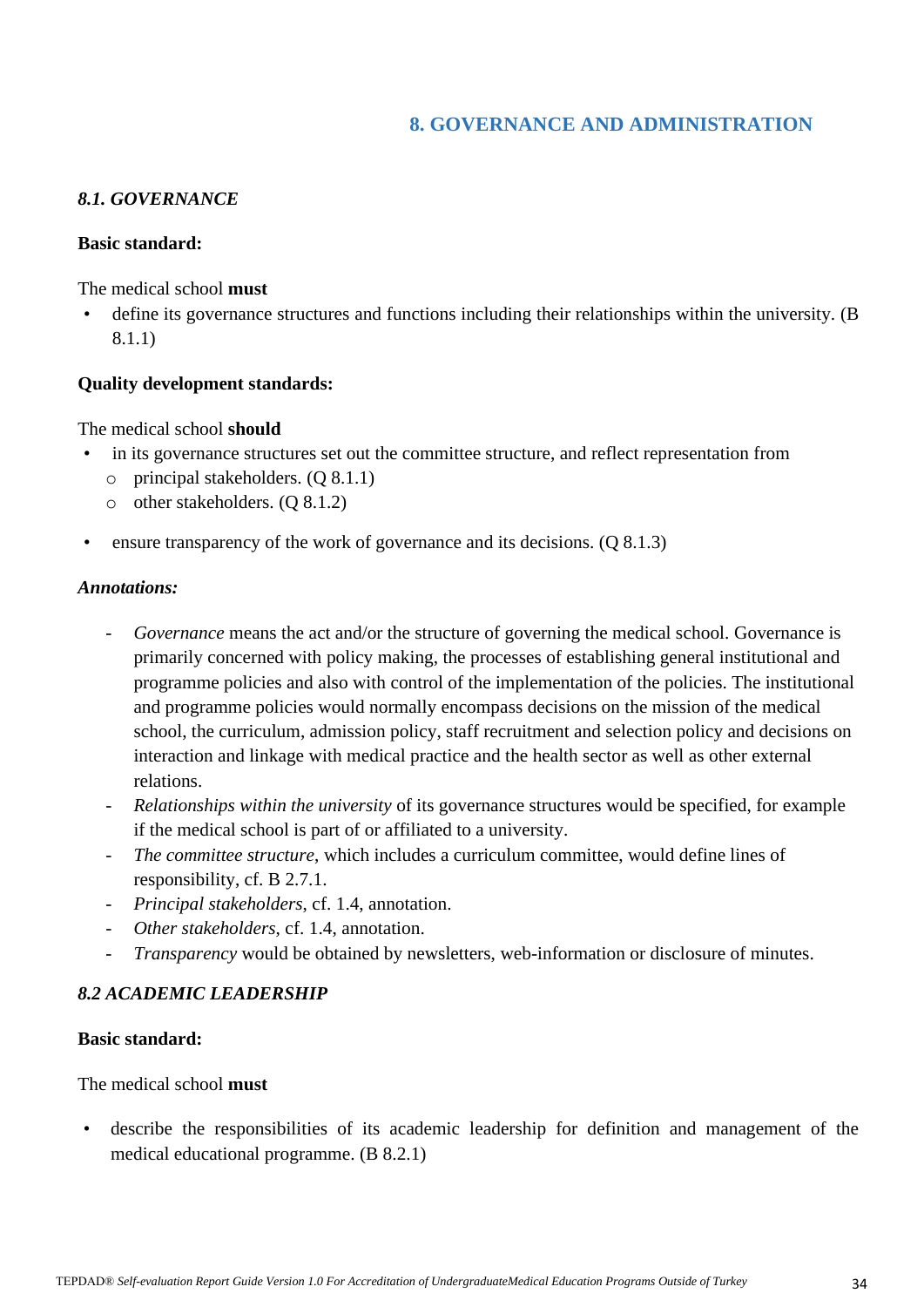## **Quality development standard**:

## The medical school **should**

• periodically evaluate its academic leadership in relation to achievement of its mission and intended educational outcomes. (Q 8.2.1)

## *Annotation:*

- *Academic leadership* refers to the positions and persons within the governance and management structures being responsible for decisions on academic matters in teaching, research and service and would include dean, deputy dean, vice deans, provost, heads of departments, course leaders, directors of research institutes and centres as well as chairs of standing committees (e.g. for student selection, curriculum planning and student counselling).

# <span id="page-36-0"></span>*8.3 EDUCATIONAL BUDGET AND RESOURCE ALLOCATION*

## **Basic standards:**

The medical school **must**

- have a clear line of responsibility and authority for resourcing the curriculum, including a dedicated educational budget. (B 8.3.1)
- allocate the resources necessary for the implementation of the curriculum and distribute the educational resources in relation to educational needs. (B 8.3.2)

## **Quality development standards:**

The medical school **should**

- have autonomy to direct resources, including teaching staff remuneration, in an appropriate manner in order to achieve its intended educational outcomes. (Q 8.3.1)
- in distribution of resources take into account the developments in medical sciences and the health needs of the society. (Q 8.3.2)

## *Annotations:*

- The educational budget would depend on the budgetary practice in each institution and country and would be linked to a transparent budgetary plan for the medical school.
- *Resource allocation* presupposes institutional autonomy, cf. 1.2, annotations.
- Regarding *educational budget and resource allocation* for student support and student organisations, cf. B 4.3.3 and 4.4, annotation.

## <span id="page-36-1"></span>*8.4 ADMINISTRATION AND MANAGEMENT*

## **Basic standards:**

The medical school **must**

- have an administrative and professional staff that is appropriate to
	- o support implementation of its educational programme and related activities.(B 8.4.1)
	- o ensure good management and resource deployment. (B 8.4.2)

## **Quality development standard:**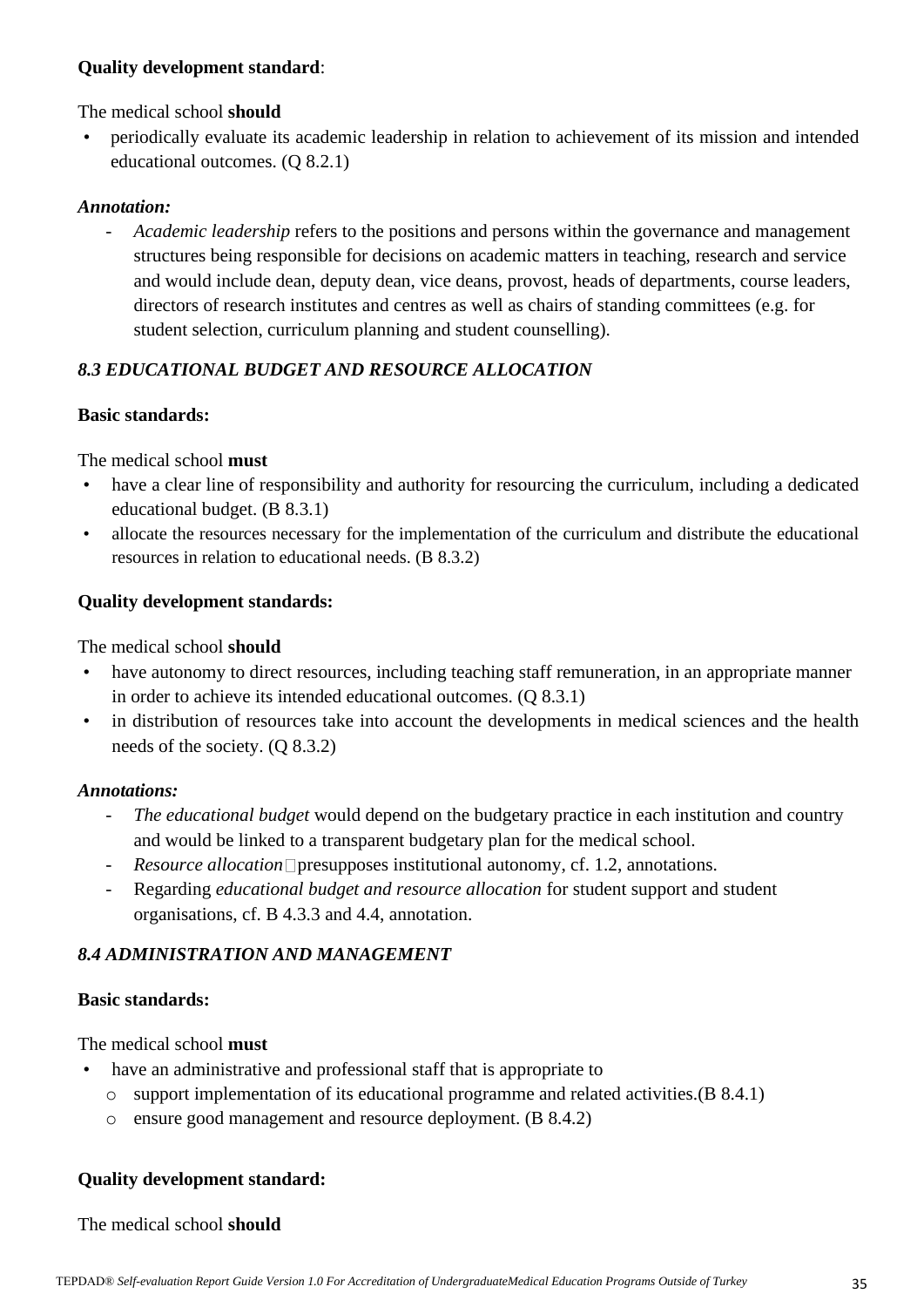• formulate and implement an internal programme for quality assurance of the management including regular review. (Q 8.4.1)

#### *Annotations:*

- *Management* means the act and/or the structure concerned primarily with the implementation of the institutional and programme policies including the economic and organisational implications i.e. the actual allocation and use of resources within the medical school. Implementation of the institutional and programme policies would involve carrying into effect the policies and plans regarding mission, the curriculum, admission, staff recruitment and external relations.
- Administrative and professional staff in this document refers to the positions and persons within the governance and management structures being responsible for the administrative support to policy making and implementation of policies and plans and would - depending on the organisational structure of the administration - include head and staff in the dean's office or secretariat, heads of financial administration, staff of the budget and accounting offices, officers and staff in the admissions office and heads and staff of the departments for planning, personnel and IT.
- *Appropriateness of the administrative staff* means size and composition according to qualifications.
- *Internal programme of quality assurance* would include consideration of the need for improvements and review of the management.

## <span id="page-37-0"></span>*8.5 INTERACTION WITH HEALTH SECTOR*

#### **Basic standard:**

The medical school **must**

have constructive interaction with the health and health related sectors of society and government. (B 8.5.1)

## **Quality development standard:**

The medical school **should**

• formalise its collaboration, including engagement of staff and students, with partners in the health sector. (Q 8.5.1)

- *Constructive interaction* would imply exchange of information, collaboration, and organisational initiatives. This would facilitate provision of medical doctors with the qualifications needed by society.
- The health sector would include the health care delivery system, whether public or private, and medical research institutions.
- *The health-related sector* would depending on issues and local organisation include institutions and regulating bodies with implications for health promotion and disease prevention (e.g. with environmental, nutritional and social responsibilities).
- To *formalise collaboration* would mean entering into formal agreements, stating content and forms of collaboration, and/or establishing joint contact and coordination committees as well as joint projects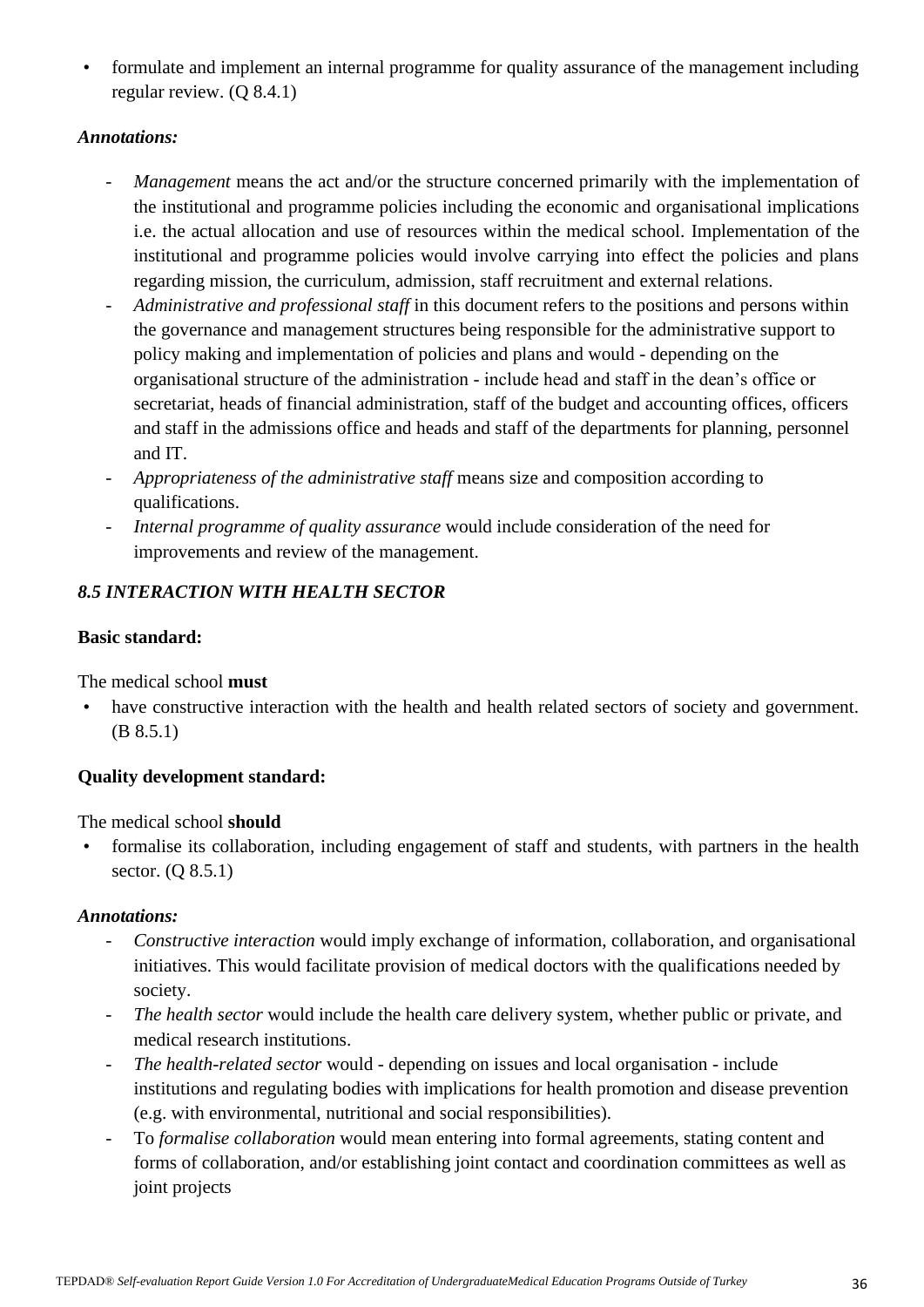- *How can the governance structure, its components and their functions, be described?*
- *How is the performance of the academic leadership of the medical school evaluated and appraised in relation to the mission and what is the result of such an evaluation?*
- *How is the appropriate resource allocation assured to achieve the mission of the medical school?*
- *What administrative support functions are provided by the staff of the medical school?*
- *How is the management of the medical programme reviewed?*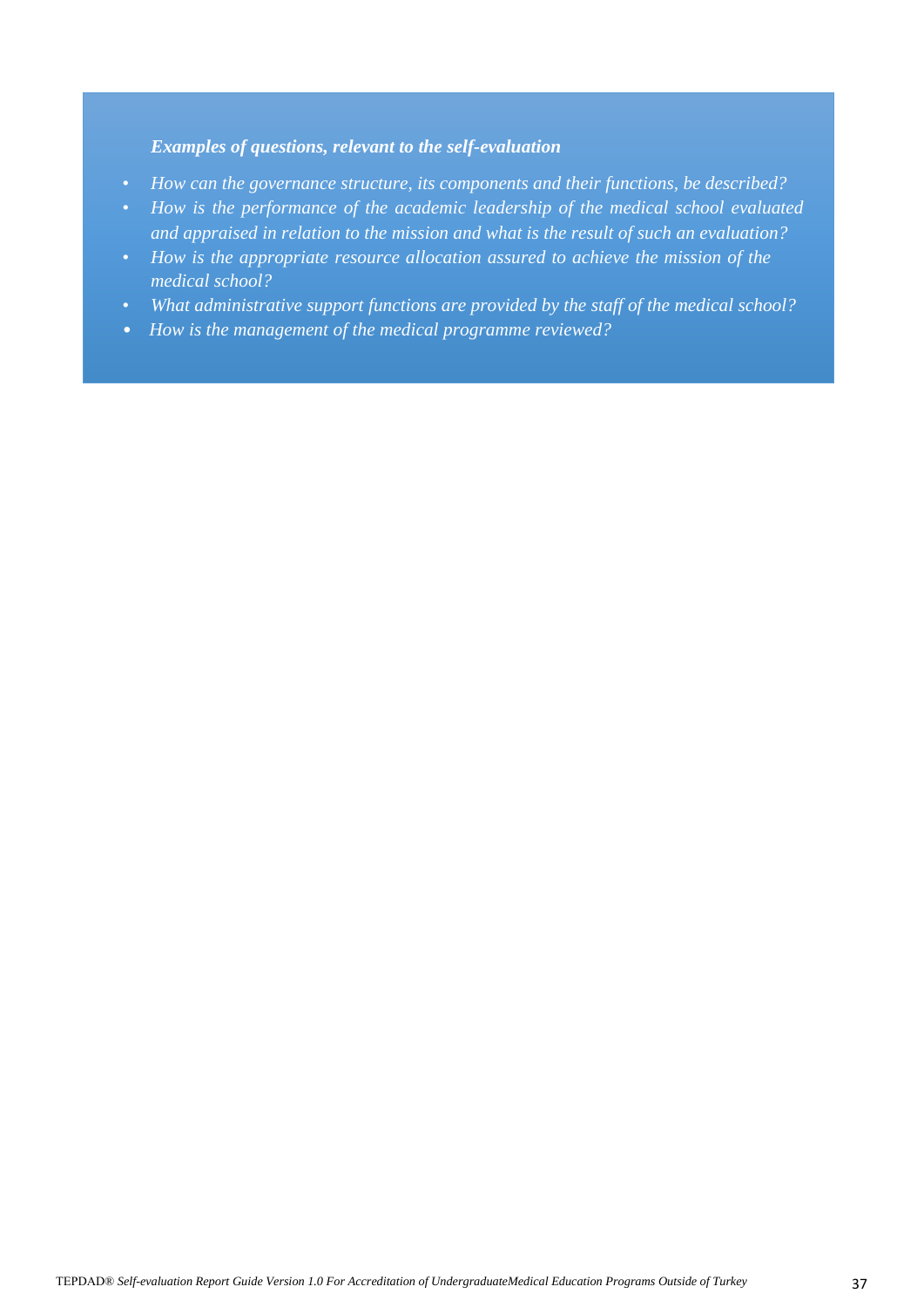#### <span id="page-39-0"></span>**Basic standards:**

The medical school **must** as a dynamic and socially accountable institution

- initiate procedures for regularly reviewing and updating the process, structure, content, outcomes/competencies, assessment and learning environment of the programme. (B 9.0.1)
- rectify documented deficiencies. (B 9.0.2)
- allocate resources for continuous renewal. (B 9.0.3)

## **Quality development standards:**

- base the process of renewal on prospective studies and analyses and on results of local evaluation and the medical education literature. (Q 9.0.1)
- ensure that the process of renewal and restructuring leads to the revision of its policies and practices in accordance with past experience, present activities and future perspectives. (Q 9.0.2)
- address the following issues in its process of renewal:
	- o adaptation of mission statement to the scientific, socio-economic and cultural development of the society. (Q 9.0.3) (cf. 1.1)
	- o modification of the intended educational outcomes of the graduating students in accordance with documented needs of the environment they will enter. The modification might include clinical skills, public health training and involvement in patient care appropriate to responsibilities encountered upon graduation. (Q 9.0.4) (cf. 1.3)
	- o adaptation of the curriculum model and instructional methods to ensure that these are appropriate and relevant. (Q 9.0.5) (cf. 2.1)
	- o adjustment of curricular elements and their relationships in keeping with developments in the basic biomedical, clinical, behavioural and social sciences, changes in the demographic profile and health/disease pattern of the population, and socioeconomic and cultural conditions. The adjustment would ensure that new relevant knowledge, concepts and methods are included and outdated ones discarded. (Q 9.0.6) (cf. 2.2 - 2.6)
	- o development of assessment principles, and the methods and the number of examinations according to changes in intended educational outcomes and instructional methods.
	- o (Q 9.0.7) (cf. 3.1 and 3.2)
	- o adaptation of student recruitment policy, selection methods and student intake to changing expectations and circumstances, human resource needs, changes in the premedical education system and the requirements of the educational programme. (Q 9.0.8) (cf. 4.1 and 4.2)
	- o adaptation of academic staff recruitment and development policy according to changing needs. (Q 9.0.9) (cf. 5.1 and 5.2)
	- o updating of educational resources according to changing needs, i.e. the student intake, size and profile of academic staff, and the educational programme. (Q 9.0.10) (cf. 6.1 - 6.3)
	- $\circ$  refinement of the process of programme monitoring and evaluation. (Q 9.0.11) (cf. 7.1 7.4)
	- o development of the organisational structure and of governance and management to cope with changing circumstances and needs and, over time, accommodating the interests of the different groups of stakeholders.  $(Q 9.0.12)$  (cf.  $8.1 - 8.5$ )